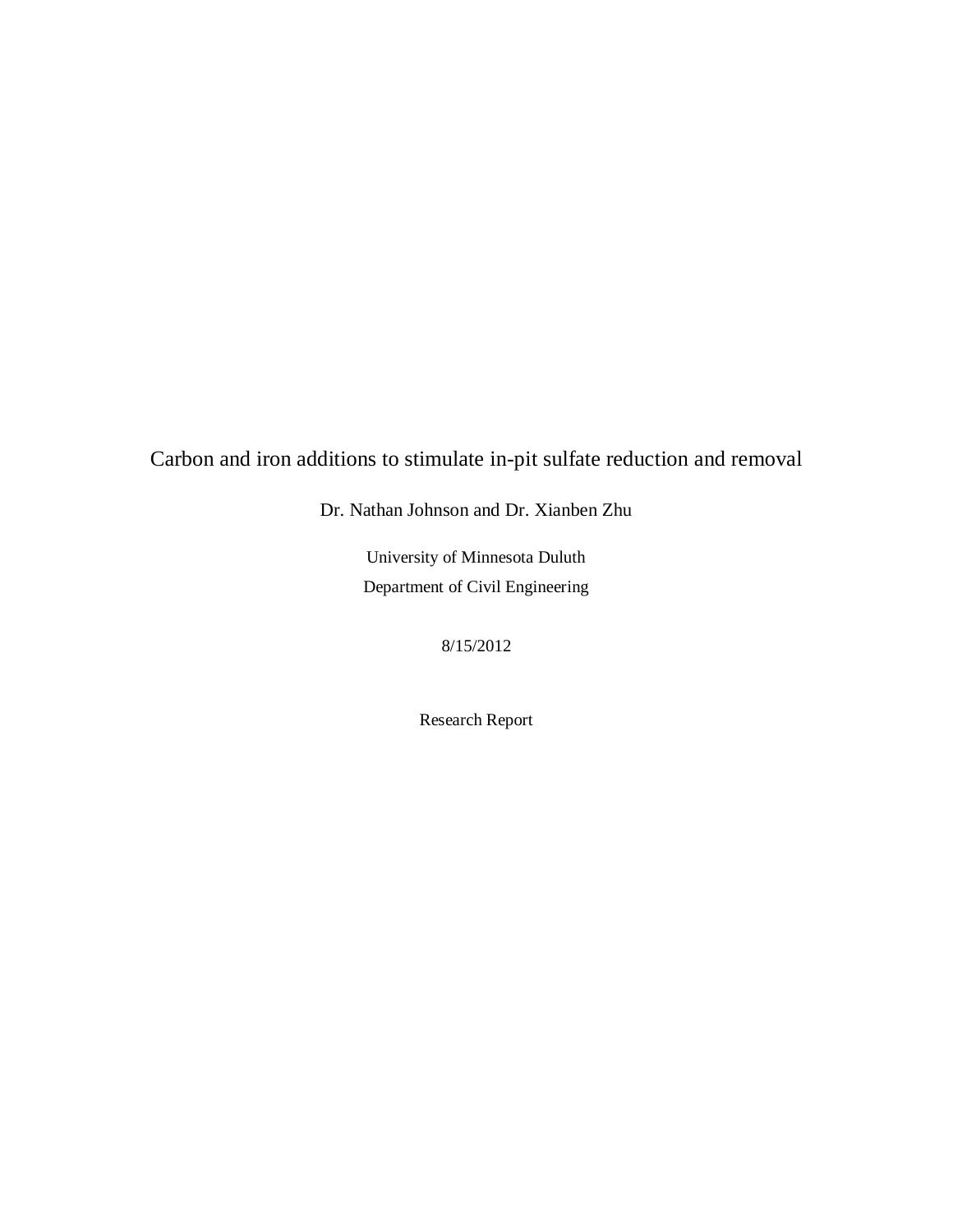## <span id="page-1-0"></span>**Table of Contents**

| 1. |  |
|----|--|
| 2. |  |
| 3. |  |
|    |  |
|    |  |
|    |  |
|    |  |
|    |  |
| 4. |  |
|    |  |
|    |  |
|    |  |
| 5. |  |
|    |  |
|    |  |
|    |  |

# <span id="page-1-1"></span>**List of Figures**

| Figure 4.1 Change of sulfate concentration with time in preliminary experiments.  13      |  |
|-------------------------------------------------------------------------------------------|--|
| Figure 4.2 Change of sulfide concentration with time in preliminary experiments 14        |  |
| Figure 4.3 Change of Ferrous iron concentration with time in preliminary experiments 15   |  |
| Figure 4.4 Average sulfate reduction rates observed for ethanol and biosolids at 25C.  16 |  |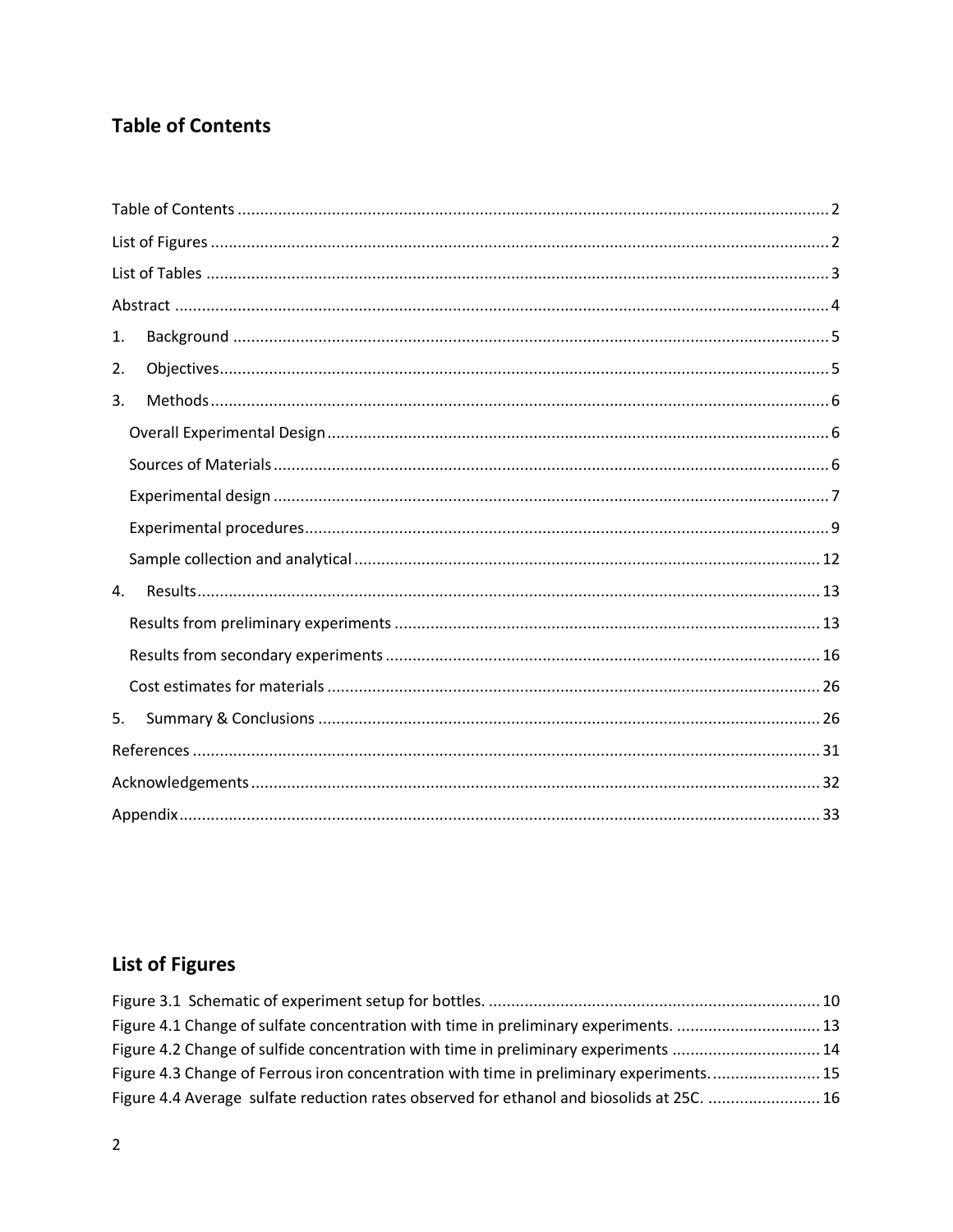| Figure 4.13 Vertical measurements for sulfate in columns at several time points23                   |  |
|-----------------------------------------------------------------------------------------------------|--|
| Figure 4.14 Non-sulfide alkalinity measured as a proxy for carbonate in bottles and columns 24      |  |
| Figure 4.15 Cation concentrations at zero or one week and 4 weeks during secondary experiment. (a)- |  |
| (c) – 25C bottles amended with taconite, (d)-(f) 25C columns amended with taconite, and (g)-(i) 4C  |  |
|                                                                                                     |  |
|                                                                                                     |  |

## <span id="page-2-0"></span>**List of Tables**

| Table 3.4 Summary of blanks for secondary experiment. All blanks were in 125mL serum bottles  9          |  |
|----------------------------------------------------------------------------------------------------------|--|
|                                                                                                          |  |
|                                                                                                          |  |
| Table 5.1 Summary of experiments, observed sulfate reduction rates, effect of iron, and fraction sulfate |  |
|                                                                                                          |  |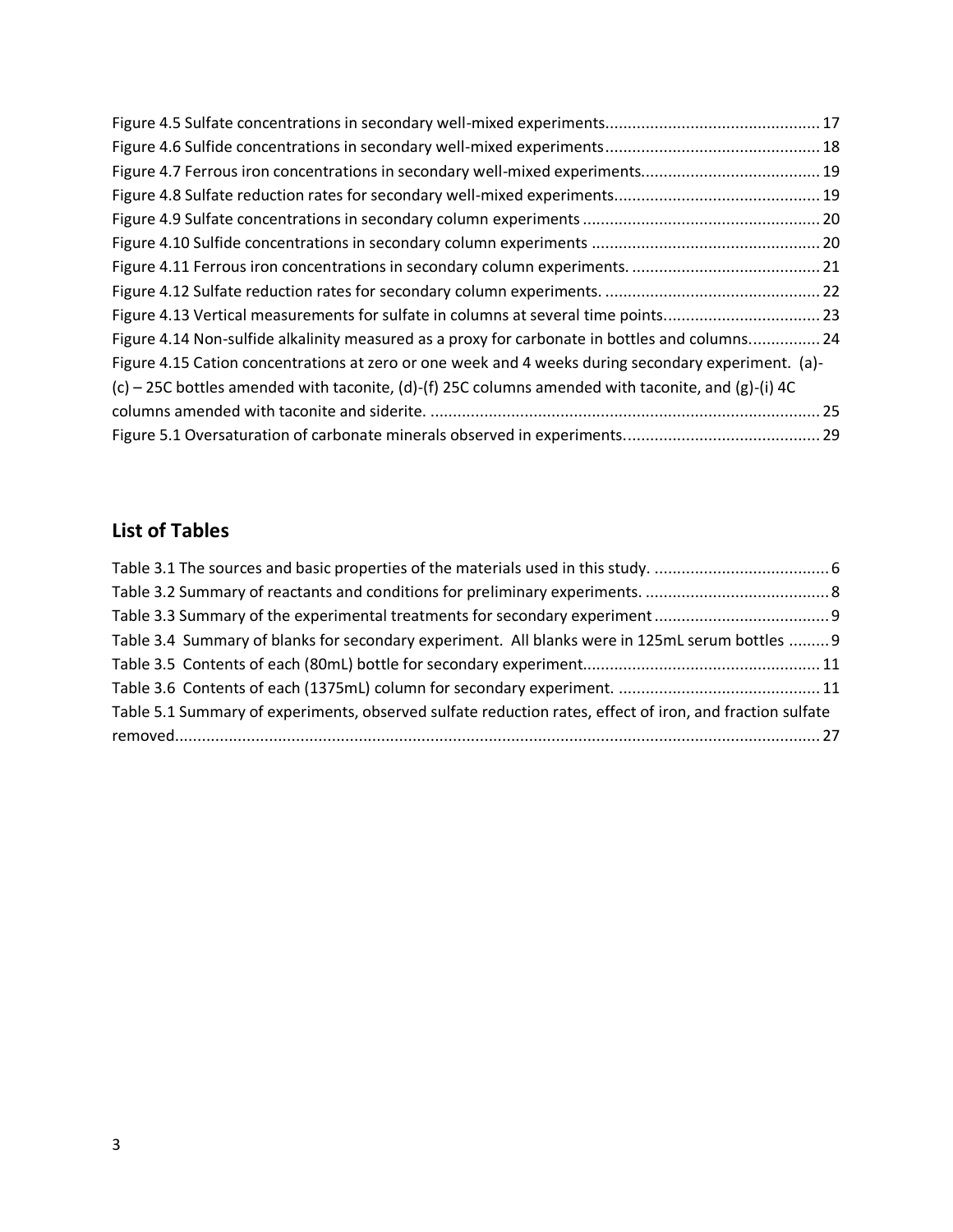#### <span id="page-3-0"></span>**Abstract**

Large volumes of water containing elevated concentrations of sulfate and other dissolved solids are present in abandoned mine pits on the Mesabi Iron Range. The release of water with elevated sulfate and, to a lesser extent hardness, is an environmental concern owing to its potential effects on wild rice, mercury, and phosphorus. Using conventional technology for treatment of mine pit waters is a challenge owing to the large volumes of water present and discharge patterns which can be driven by natural hydrologic processes. Biological sulfate reduction is used in both engineered and natural sulfate treatment systems in a process whereby carbon provides the fuel to drive the transformation of sulfate to sulfide, and iron or another metal provides a means to remove sulfide from water.

The primary objective of this study was to determine whether the artificial addition of iron and carbon could be used to stimulate biological sulfate reduction and remove high sulfate and hardness from mine pit waters on the Mesabi Iron Range. Towards this end, short term, batch laboratory studies tested the effectiveness of different carbon and iron sources at both room temperature and 4⁰C under mixed and unmixed conditions. The effectiveness of carbon and iron sources was evaluated based on the rate at which sulfate was removed and the ability of added iron to keep hydrogen sulfide, a toxin to the sulfate reduction process, concentrations low. The ability to simultaneously remove hardness through precipitation with carbonate was also evaluated.

Of the carbon sources tested, ethanol was the most effective in driving biological sulfate reduction. While >90% sulfate reduction was observed after only 3 weeks in well-mixed ethanol-amended waters at room temperature, the reaction occurred 10-20 times slower at 4<sup>o</sup>C. Iron materials were not added in great excess; however, of the two iron sources tested, iron carbonate was most effective at keeping hydrogen sulfide concentrations low. No combinations of iron and carbon amendments were able to remove hardness effectively. Due to the high cost and non-local source of commercial iron carbonate, future investigations should further consider the ability of locally available minerals to effectively provide iron for in-situ sulfate reduction and removal processes.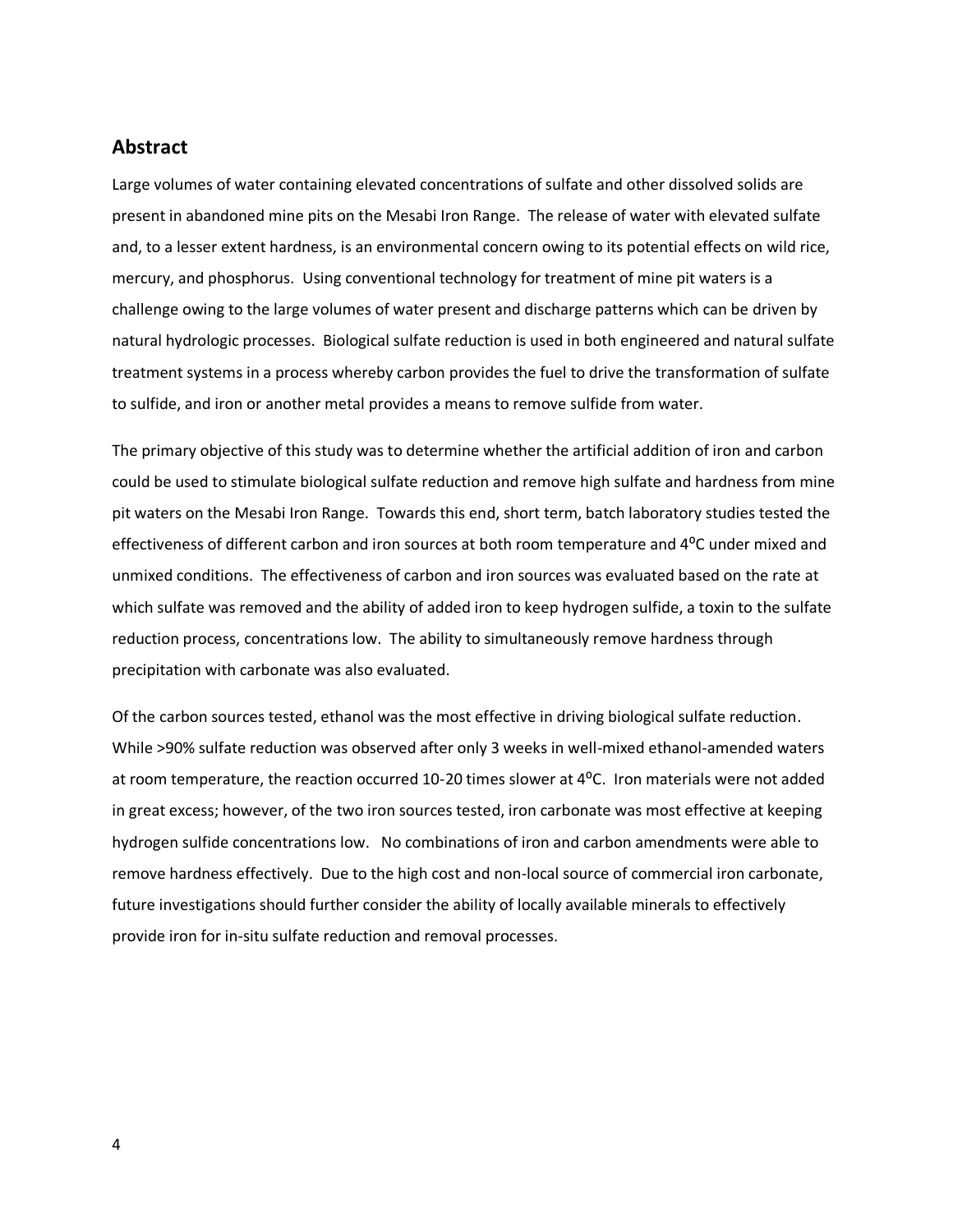#### <span id="page-4-0"></span>**1. Background**

Waters influenced by mining on the Mesabi Iron Range are of environmental concern due to the presence of elevated concentrations of sulfate and hardness (major divalent cations are calcium and magnesium). As pits dewatered during past mining operations fill with water, some accumulate high levels of these ions. If these pits fill completely, they have the potential to discharge into local waterways and present a risk to ecosystem health.

Sulfate reduction to sulfide is a natural, biologically mediated process which has the potential to remove sulfate from water. If metals are present to precipitate reduced sulfur into insoluble metal sulfides, the resulting solids can be removed by gravity or filtration (EPA 2008a). In both natural and engineered treatment settings, the addition of a carbon source to facilitate this biological process is used to treat waters for metals and sulfate (EPA 2008b, Jong and Perry 2003). In many cases, sulfate is accompanied by low pH and must be neutralized prior to treatment with biological sulfate reduction. The high pH of waters on the Mesabi Iron Range keeps most metals out of solution, and therefore a source of iron or another metal is necessary to complete the sulfate reduction and removal process. Though iron is present in vast quantities on the Mesabi Iron Range, most accessibly in the form of stockpiled (oxidized, ferric, Fe3+), a reduced form of iron (reduced, ferrous, Fe2+) is necessary to bind with and remove sulfide. The major cations of concern, such as calcium and magnesium, form carbonate minerals in nature and could, theoretically, form under conditions occurring in mine water pits. The formation of these minerals, however, is kinetically limited and removal in time scales conducive to treatment is challenging.

#### <span id="page-4-1"></span>**2. Objectives**

The primary goal of this study was to determine whether the addition of iron and carbon can be used to effectively remove high sulfate and hardness from mine waters on the Mesabi Iron Range. The specific objectives include:

> **a.** Compare the effectiveness of commercially available carbon sources in facilitating sulfate reduction process and quantify rates of sulfate reduction at relevant temperatures.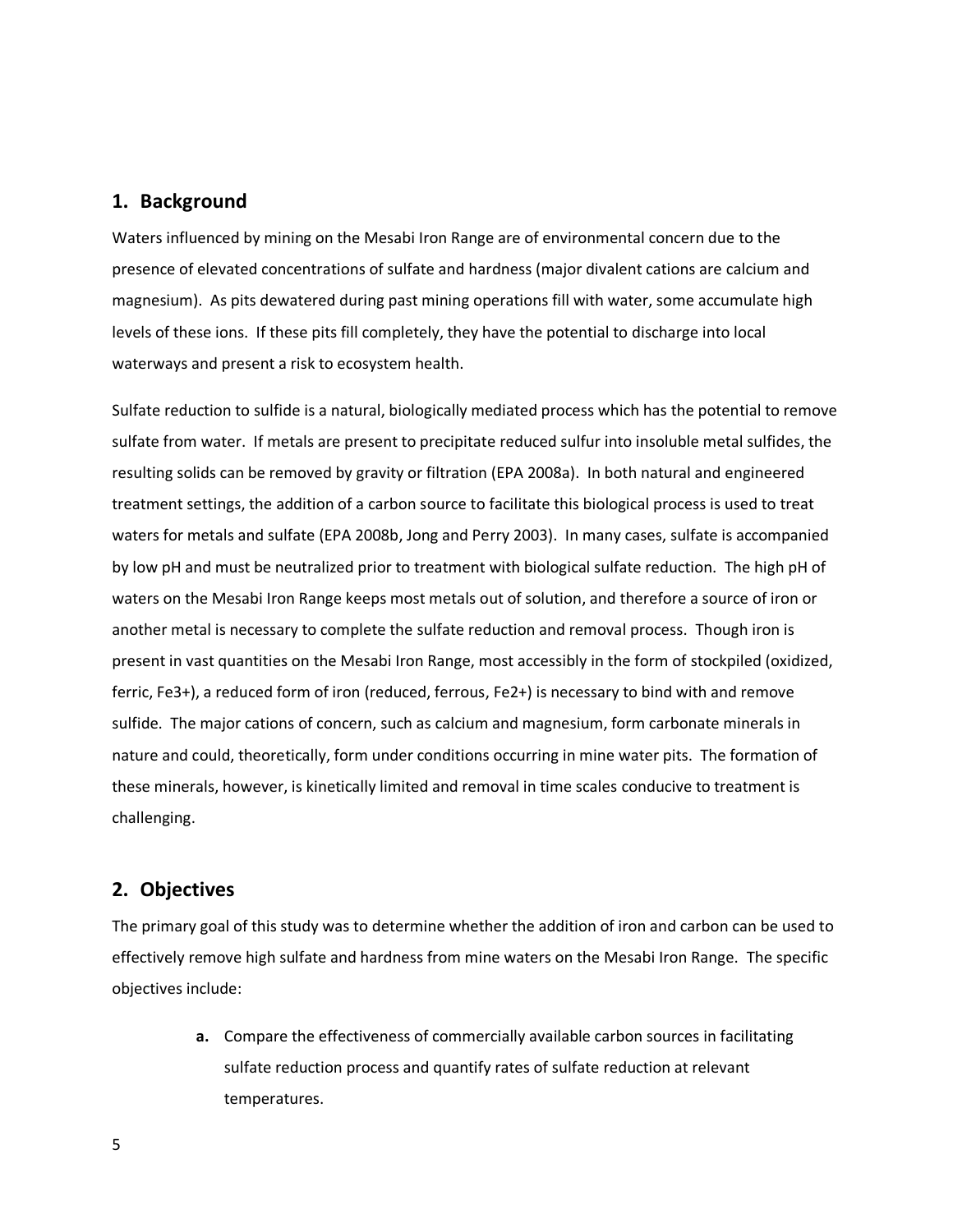- **b.** Determine the effectiveness of different methods of iron addition (oxidized or reduced) for scavenging sulfide (produced as a result of sulfate reduction) under both well-mixed and unmixed conditions at cold (4C) and warm (25C) temperatures.
- **c.** Determine whether high  $CO<sub>2</sub>$  contained in waters following iron and carbon additions could remove hardness (Ca & Mg).

### <span id="page-5-0"></span>**3. Methods**

#### <span id="page-5-1"></span>**Overall Experimental Design**

A preliminary set of experiments were performed under well-mixed, room temperature conditions to first test (a) which carbon source was most effective in reducing sulfate and (b) whether a commercially available reduced iron source (siderite, ferrous iron carbonate) could provide iron to remove sulfide. A follow up set of experiments utilized the most effective carbon source (ethanol) to test (a) different iron sources (reduced iron carbonate vs. oxidized taconite tailings), (b) the effect of temperature, and (c) the effects of well-mixed vs. stagnant experimental conditions.

#### <span id="page-5-2"></span>**Sources of Materials**

Sediment collected from Lake Manganika (located south of Virginia, MN) was used to inoculate experiments with sulfate reducing bacteria (SRB). Previous studies have shown evidence of vigorous sulfate reduction in this lake's sediments (Berndt and Bavin, 2011). Water used for the experiment was collected from Second Creek (located east of Aurora, MN) which is fed by the overflow from a highsulfate (~500-1000mg/L) and high-hardness (50-70mg/L Ca2+, 175-275mg/L Mg2+) mining pit. Candidate carbon sources including pure ethanol, biosolids provided by Western Lake Superior Sanitary District (WLSSD), and commercially available molasses were tested in a preliminary experiment. Commercially available siderite (FeCO<sub>3</sub>, ~60% purity, Eastern Minerals) and taconite tailings (Minntac) were used as iron sources. The sources and basic properties of the above materials are summarized in Table 3. 1.

**Material Source Key properties** Sediment **Lake Maganika peripheral** sediment (not from deep area) Water content: approximate 99.5%

<span id="page-5-3"></span>Table 3.1 The sources and basic properties of the materials used in this study.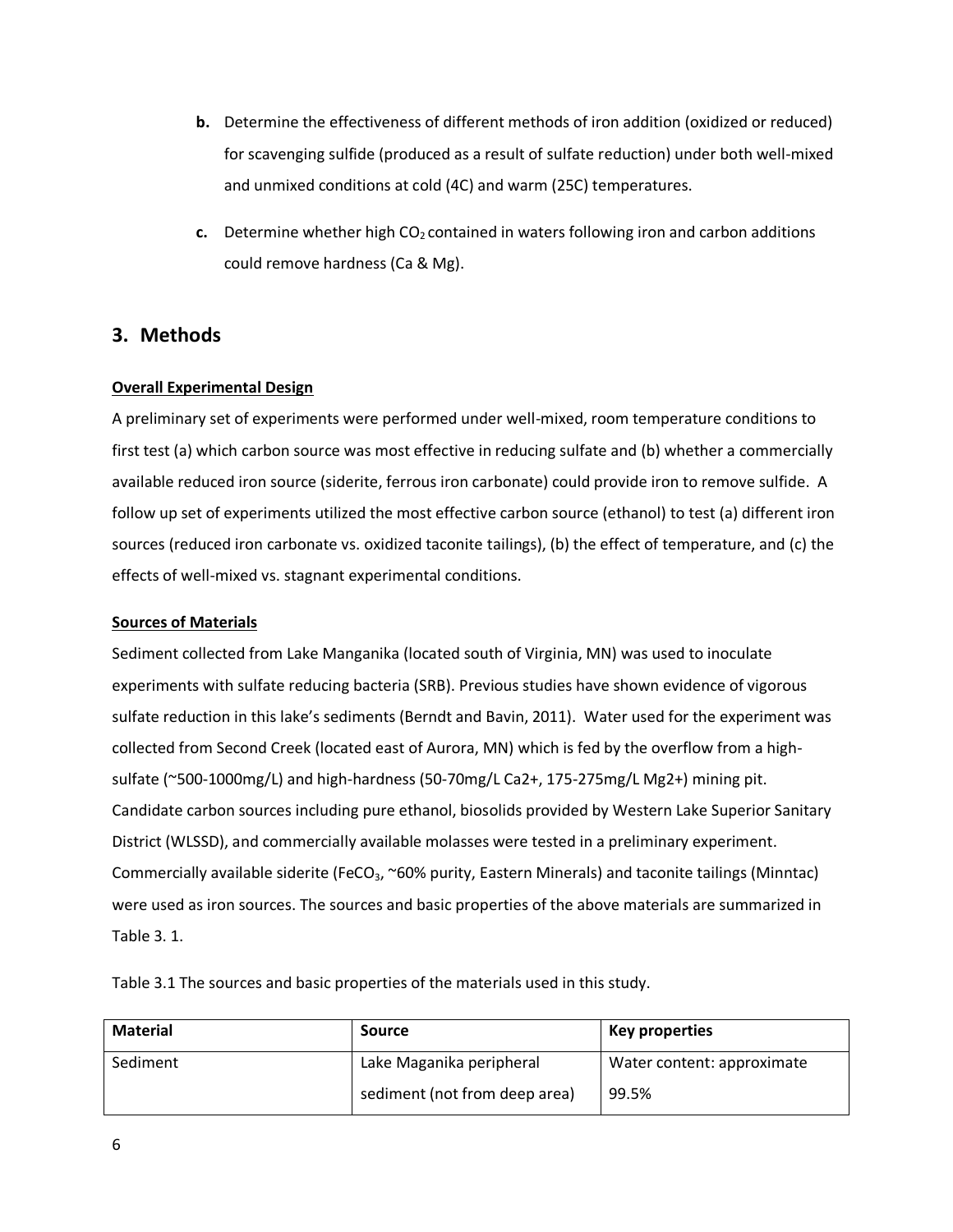| <b>Material</b>                   | Source                                | <b>Key properties</b>                    |
|-----------------------------------|---------------------------------------|------------------------------------------|
| Water sample                      | Second Creek                          | $SO_4^2$ content: ~1000mg/L              |
|                                   |                                       | $Ca2+:$ ~50-60mg/L                       |
|                                   |                                       | Mg2+: ~250-300mg/L                       |
|                                   |                                       | Alk: ~350-450mg/L (as CaCO3)             |
| Ethanol                           | Purchased                             | Purity: 100%                             |
| <b>Biosolids</b>                  | <b>Western Lake Superior Sanitary</b> | Carbon content: ~35%                     |
|                                   | District (WLSSD)                      |                                          |
| <b>Molasses</b>                   | Commercially available                | Carbon content: ~16g/L                   |
| Siderite (ferrous iron carbonate) | Purchased (Eastern Minerals)          | FeCO <sub>3</sub> content: $^{\sim}60\%$ |
| Taconite tailings (ferric and     | Taconite tailings (Minntac)           | Iron content $^{\sim}12\%$               |
| ferrous Fe silicates, carbonates  |                                       |                                          |
| and oxide mix)                    |                                       |                                          |

#### <span id="page-6-0"></span>**Experimental design**

#### Preliminary experimental design

A preliminary set of batch experiments was conducted in well-mixed, 125ml serum bottles with varying amounts of carbon (ethanol, biosolids, and molasses) and iron (siderite) added to high-sulfate/hardness water. Bottles were stored under well-mixed, or occasionally mixed (daily) conditions at 25C and sacrificed for the analysis of sulfate, pH, sulfide, and ferrous iron at times between 0 and 4 weeks. For all bottles, Lake Manganika sediment was added to approximately 0.625 grams (dry weight) of per L of water. Treatments 1-3 (Table 3.2) used ethanol as carbon source at a carbon content of 60mmol/L (Fauville et al. 2004) and various iron loadings in the form of siderite (Table 3.2).

Treatments 4-6 using biosolids as a carbon source at various carbon contents of approximately 250 mmol/L, 500mmol/L, and 750 mmol/L of carbon. The total  $Fe^{2+}$  loading was 10 mmol/L. Treatment 7 contained molasses at a carbon content of approximately 100 mmol/L and  $Fe^{2+}$  mass equal to 10 mmol/L. Table 3.2 summarizes the experiments that were conducted during the second phase of the study. In addition to the various iron and carbon additions, a mixture of only sediment and water was used as a blank for this study. All experiments were performed in triplicate.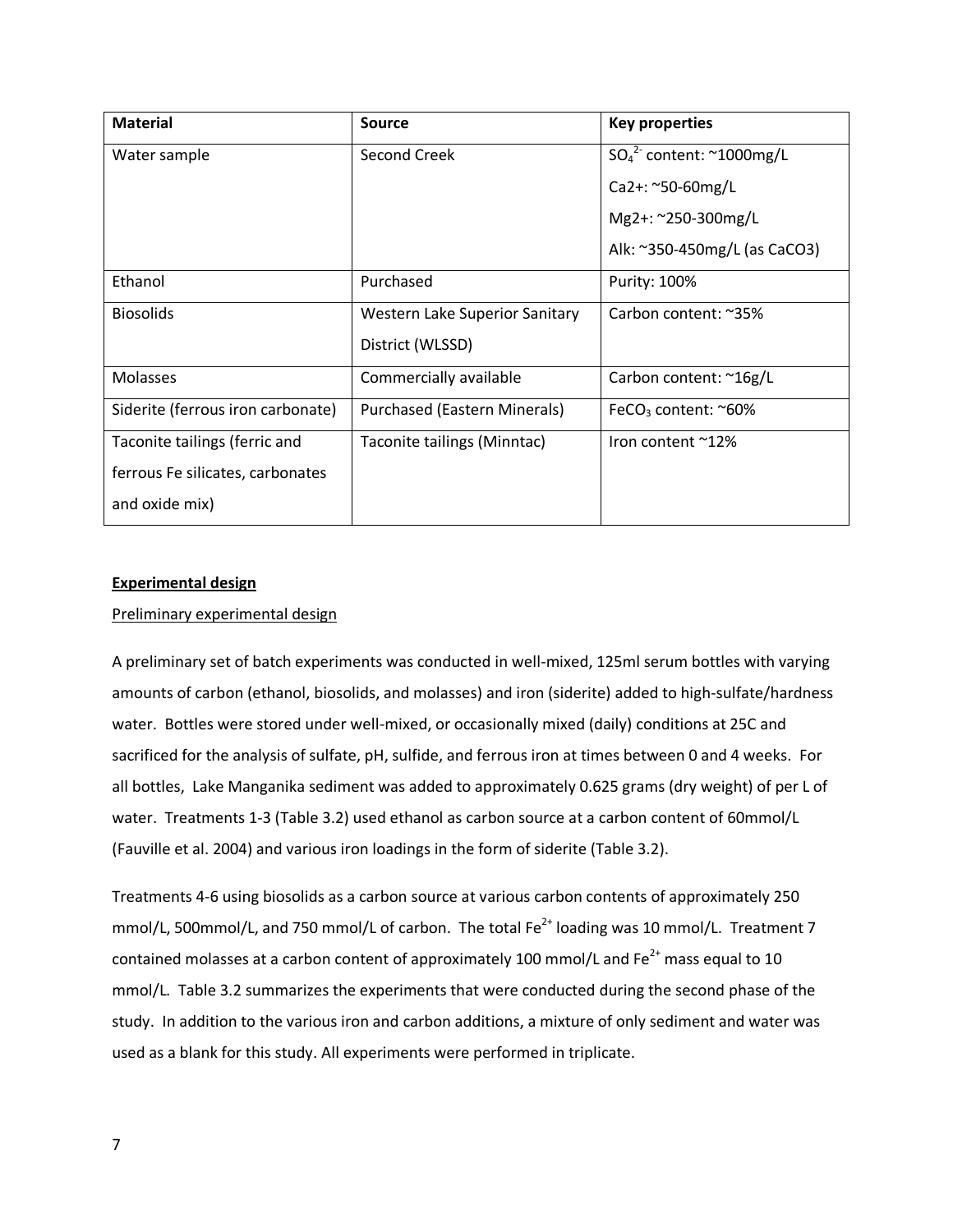| <b>Treatment</b> | Carbon           | Carbon   | $Fe2+$         | Temperature, °C | Reaction time, |
|------------------|------------------|----------|----------------|-----------------|----------------|
| number           | source           | content, | concentration, |                 | weeks          |
|                  |                  | mmol/L   | mmol/L         |                 |                |
| 1                | Ethanol          | 60       | 3              | 25              | 0, 1, 2, 3, 4  |
| $\overline{2}$   | Ethanol          | 60       | 10             | 25              | 0, 1, 2, 3, 4  |
| 3                | Ethanol          | 60       | 20             | 25              | 0, 1, 2, 3, 4  |
| 4                | <b>Biosolids</b> | 250      | 10             | 25              | 0, 1, 2, 3, 4  |
| 5                | <b>Biosolids</b> | 500      | 10             | 25              | 0, 1, 2, 3, 4  |
| 6                | <b>Biosolids</b> | 750      | 10             | 25              | 0, 1, 2, 3, 4  |
| 7                | Molasses         | 100      | 10             | 25              | 0, 1           |

<span id="page-7-0"></span>Table 3.2 Summary of reactants and conditions for preliminary experiments.

#### Secondary experimental design

After establishing a successful carbon source in the preliminary experiments, a second set of experiments used only ethanol as a carbon source, but (a) introduced taconite tailings as a source of iron to combine with and remove reduced sulfide from the system. (b) examined the effect of temperature by conducting parallel experiments at 25 and 4C, and (c) investigated the effect of no or minimal mixing. These experiments were conducted in two batch physical systems.

Treatments 1-3 (Table 3.3) for the secondary experiments were again carried out in 125mL serum bottles with taconite and ethanol. Treatments 1 and 2 both contain taconite tailings, but different in the incubation temperature. Treatment 3 was also performed at 4C, but contained siderite as an iron source. Treatments 4-6 were identical in content to treatments 1-3, but were carried out in 3" diameter, 12" tall columns without active mixing. Treatment 7 was performed in a column, but only mixed occasionally (<few hours).

Tables 3.3 and 3.4 summarize the treatments for the secondary study. Several bottle blanks (lacking carbon, iron, or sediment amendment) were also included.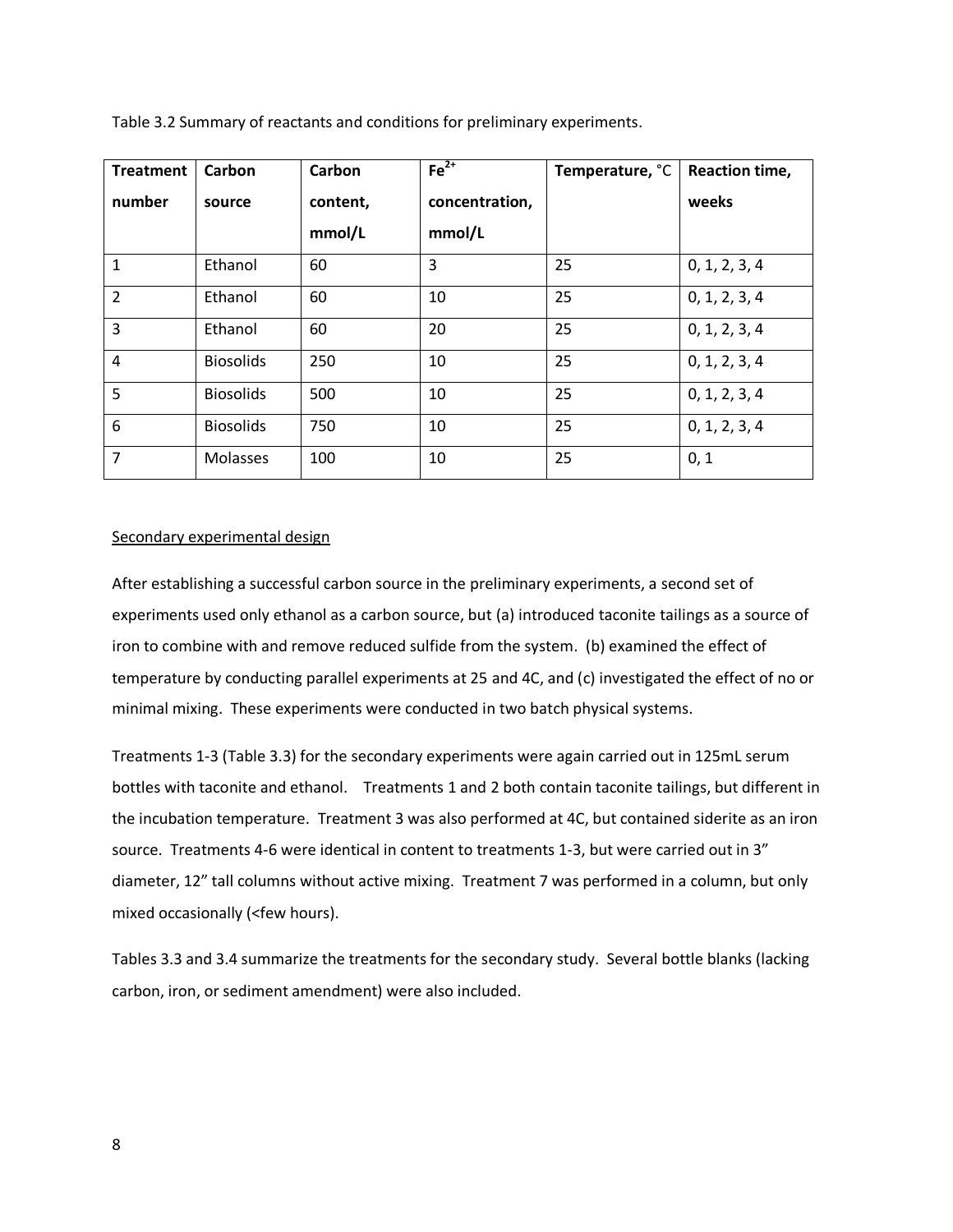| <b>Treatment</b> | Bottle/       | Mixing/Non-mixing | Temperature, | Fe <sup>2+</sup> source, |
|------------------|---------------|-------------------|--------------|--------------------------|
| number           | column        |                   | °C           | Siderite/Tailings        |
| $\mathbf{1}$     | <b>Bottle</b> | Mixing            | 25           | <b>Tailings</b>          |
| $\overline{2}$   | <b>Bottle</b> | Mixing            | 4            | <b>Tailings</b>          |
| 3                | <b>Bottle</b> | Mixing            | 4            | Siderite                 |
| 4                | Column        | Occasional mixing | 25           | <b>Tailings</b>          |
| 5                | Column        | Non-mixing        | 25           | <b>Tailings</b>          |
| 6                | Column        | Non-mixing        | 4            | <b>Tailings</b>          |
| 7                | Column        | Non-mixing        | 4            | Siderite                 |

<span id="page-8-1"></span>Table 3.3 Summary of the experimental treatments for secondary experiment

<span id="page-8-2"></span>Table 3.4 Summary of blanks for secondary experiment. All blanks were in 125mL serum bottles

| <b>Blank</b> | <b>Mixture type</b>    | $\overline{Fe^{2+}}$ source, |
|--------------|------------------------|------------------------------|
| number       |                        | Siderite/Tilling             |
| 1            | DI water               | None                         |
| 2            | Water sample           | None                         |
| 3            | Water sample +sediment | None                         |
| 4            | Water sample +sediment | None                         |
|              | + ethanol              |                              |
| 5            | Water sample +ethanol  | None                         |
| 6            | Water sample           | <b>Tailings</b>              |
| 7            | Water sample           | Siderite                     |

#### <span id="page-8-0"></span>**Experimental procedures**

#### Preliminary experimental procedures

To initiate experiments with the required inoculum (sediment), carbon source (ethanol/ biosolids/ molasses), and iron mass (siderite), the following procedure was used. First, 202.5 g (wet, 99.5% water content) of sediment was added to 1.62 L water sample and mixed in a 2500ml beaker to create 0.625 g/L sediment (Dry) content. While maintaining stirring, 90mL of this mixture was transported into replicate 125mL amber bottles under a nitrogen atmosphere. Next, 0.157mL of ethanol was injected in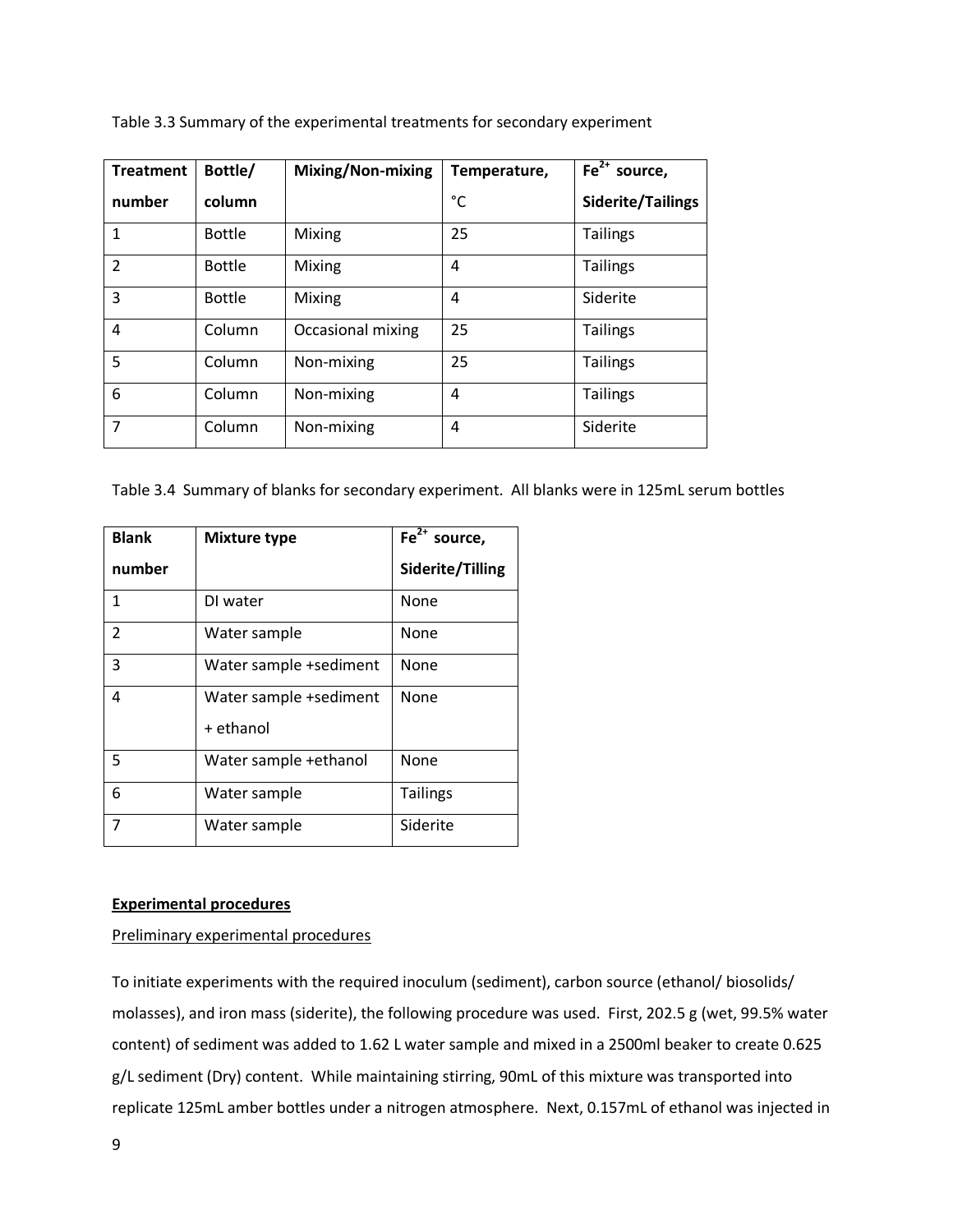the bottles, creating 60 mmol/L carbon. For samples using biosolids and molasses as carbon source, the carbon sources were mixed with sediment and water sample before they were transferred into 100mL amber bottles.

Iron carbonate (siderite) was suspended in DI water and, while maintaining stirring, the appropriate volume of siderite solution was pipetted into the amber bottles to reach target Fe $^{2+}$  mass (volume times assumed suspended concentration) (Table 3.2). Approximately 10% of the Fe needed for complete removal of sulfide was added initially, and the remaining 90% was added after 12 days. After filling with the sediment mixture, carbon source, and  $Fe^{2+}$  source, bottles were sealed with 1cm thick butyl rubber stoppers (Bellco glass) and aluminum crimp caps to maintain strictly anaerobic conditions and placed on a continuous shaker table. Figure 3.1 depicts the experimental setup process. Replicate bottles were created for each treatment so that each bottle was sampled only once before being discarded.



<span id="page-9-0"></span>Figure 3.1 Schematic of experiment setup for bottles.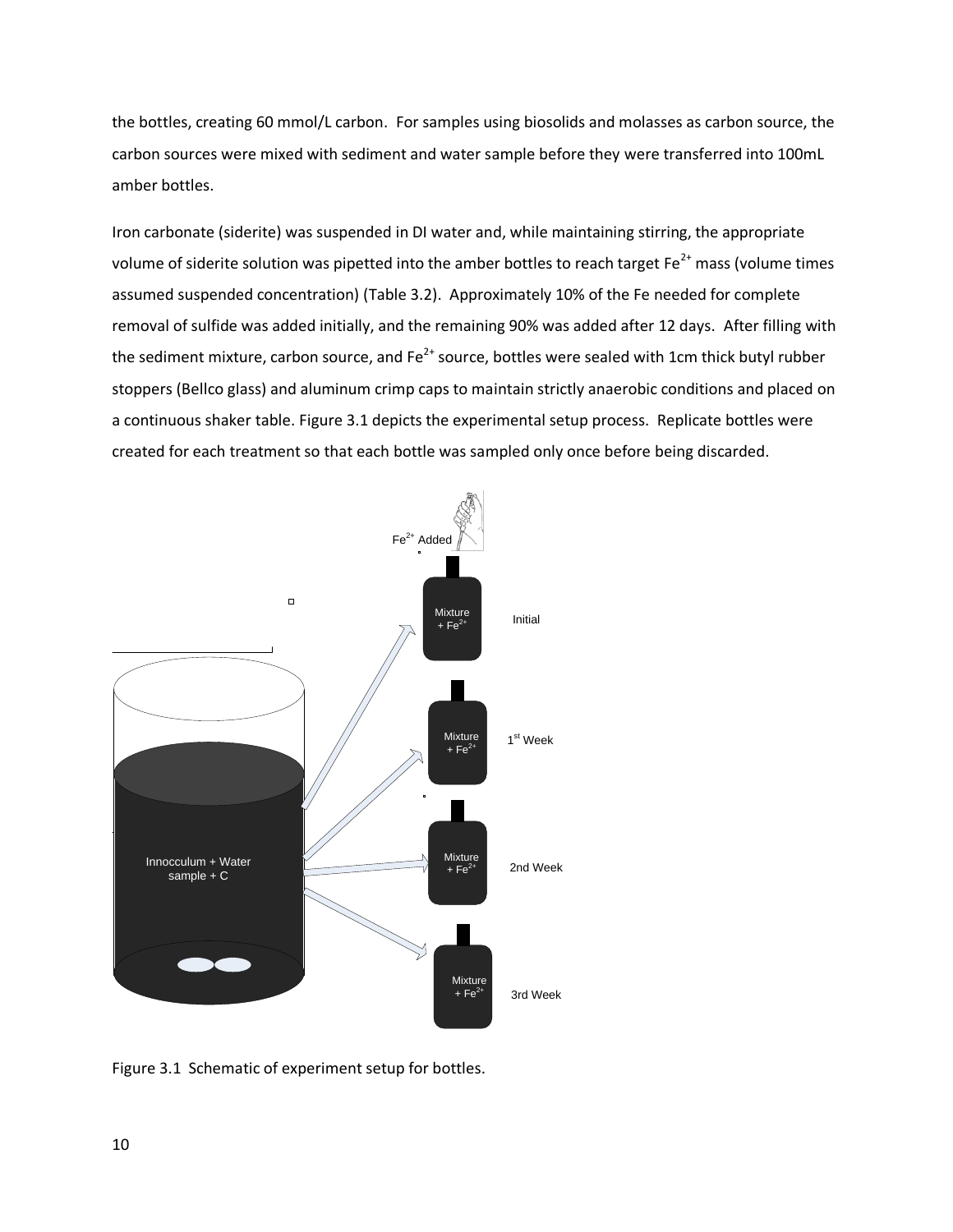#### Secondary experimental procedures

Bottles were prepared as described for the preliminary experiment and the contents of each bottle are summarized in Table 3.5.

<span id="page-10-0"></span>Table 3.5 Contents of each (80mL) bottle for secondary experiment.

| Iron added        | 0.82   | mmol   |
|-------------------|--------|--------|
| FeCO <sub>3</sub> | 157.82 | mg     |
| <b>Tailings</b>   | 544.22 | mg     |
| Ethanol           | 0.54   | mmol   |
|                   | 0.03   | mL     |
| Sediment          | 8      | mL wet |
|                   | 0.04   | g dry  |

Columns for secondary experiments were fabricated by capping both ends of a 3" diameter, 12" high clear polycarbonate column. Sampling ports were inserted by drilling holes and inserting butyl rubber stoppers along the side of the column located at 2.5 inches, 5.75 inches, and 9 inches from the bottom. A sampling port was also set in the bottom cap. One set of replicate columns (treatment 7) were periodically mixed (~3x per week) and only a single sampling port was inserted in the middle of these columns. Columns contained 1.375L of water and to this was added 10% wet content sediment in order to obtain 0.5g/L solids. Ethanol and iron supplement was added directly to each of 12 columns (Treatments 4-7). Triplicate columns were stored at either 25 or 4C. The contents of columns are shown in Table 3.6.

<span id="page-10-1"></span>

| Iron added        | 10.63 | mmol   |
|-------------------|-------|--------|
| FeCO <sub>3</sub> | 2056  | mg     |
| <b>Tailings</b>   | 7088  | mg     |
| Ethanol           | 7.1   | mmol   |
|                   | 0.41  | mL     |
| Sediment          | 104   | mL wet |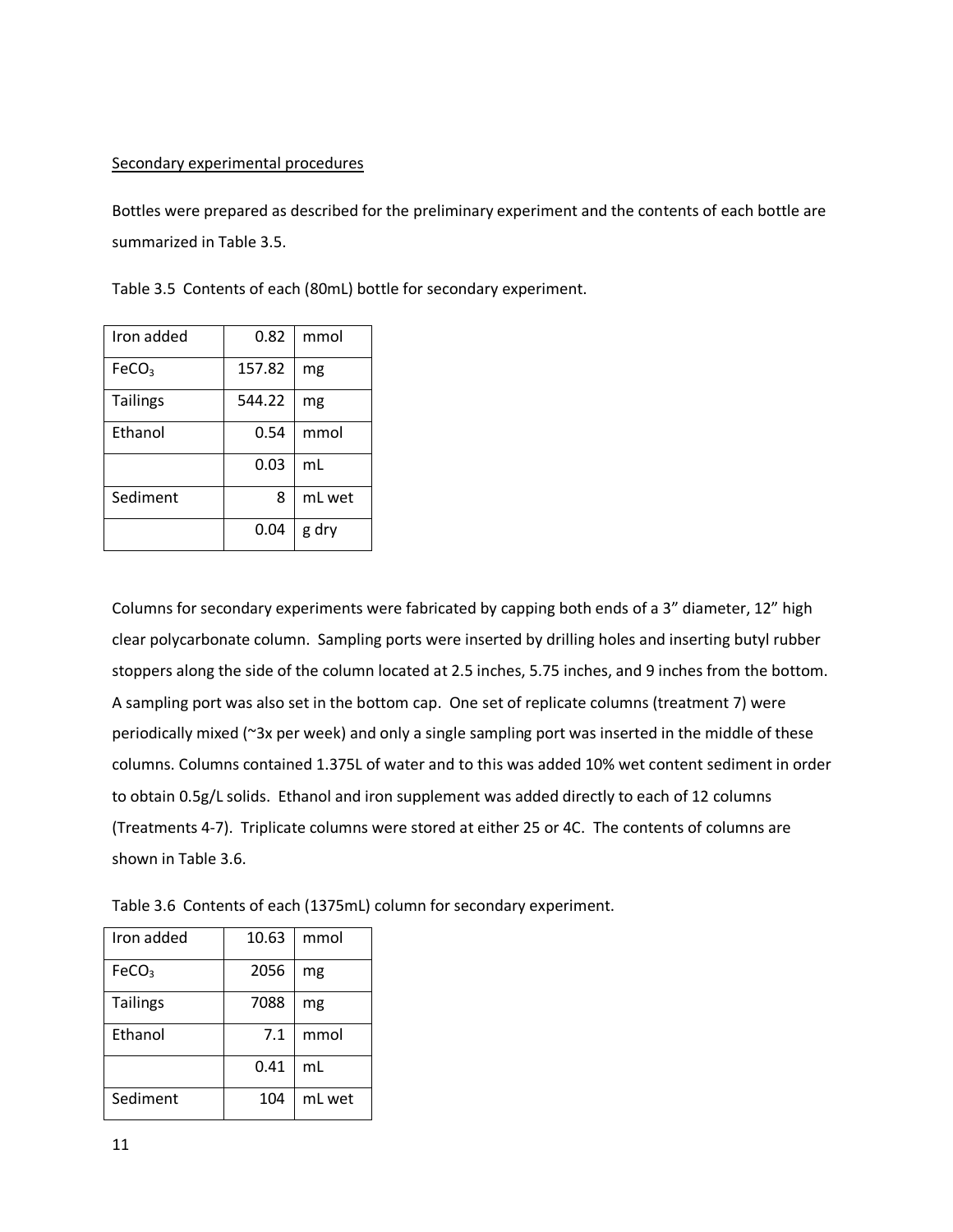|  | $0.52$ g dry |  |  |
|--|--------------|--|--|
|--|--------------|--|--|

#### <span id="page-11-0"></span>**Sample collection and analytical**

At the appropriate time, bottles were opened under anaerobic conditions and a portion of the fluid was poured into a 50mL plastic centrifuge tube, centrifuged at 7000mpr for 30 minutes if necessary, and filtered using 0.45 um disposable polyethersulfone cartridge filter. Measurements carried out for all treatments include pH, HS<sup>-</sup>, Fe<sup>2+</sup>, and SO<sub>4</sub><sup>2</sup>. Oxidation reduction potential was also measured for some samples. The pH probe was either directly inserted into the sample bottles soon after opening or in filtered samples. Little difference was observed in pH after filtering suggesting that  $CO<sub>2</sub>$  and H<sub>2</sub>S gasses are not escaping quickly (15-30min) after samples are collected. Once a bottle was opened and sample was collected from it, it was discarded or re-sealed and frozen.

To sample columns, each column was carefully transported into the anaerobic glove bag with minimal mixing, and hypodermic needles were used to extract a subsample of water from each port into a polypropylene syringe barrel for processing and analysis. Although bottles were maintained sealed (and pressurized by produced gasses), it was observed that the columns did not maintain a perfect seal. No attempt was made to characterize the pressure within the column, but bubbles were occasionally observed emanating from the bottom which confounded the expected "unmixed" conditions. After the first several sampling points, it became apparent that large differences were not seen between the bottom, middle, and high sampling ports so a single sample was collected for later sampling events. Importantly, however, the columns did remain unmixed between sampling events which should have greatly reduced the proximity of solids (sediment, siderite, taconite) to the bulk fluid. Water extracted from the columns was treated in the same manner as samples from bottles as described above.

Sulfate was measured by a standard Hach turbidometric method (detection limit ~10mg/L) for the preliminary experiments and by ion chromatography (Dionex 1100 with A22 column, detection limit ~0.08mg/L) for the secondary experiment. In both cases, sulfate was measured following acidification to pH 2.5 with HCl, purging of dissolved gasses to remove sulfide and avoid oxidation to sulfate, and dilution with MilliQ water. Samples for total dissolved sulfide (sum of H2S and HS-) were mixed 1:1 with sulfide antioxidant buffer (Eaton et al. 2005) and measured with an ion specific electrode with a detection limit of 5uM. Ferrous iron was measured using a standard phenanthroline method (Phillip and Loveley, 1987. pH was measured with an electrode calibrated immediately prior to sampling. ORP was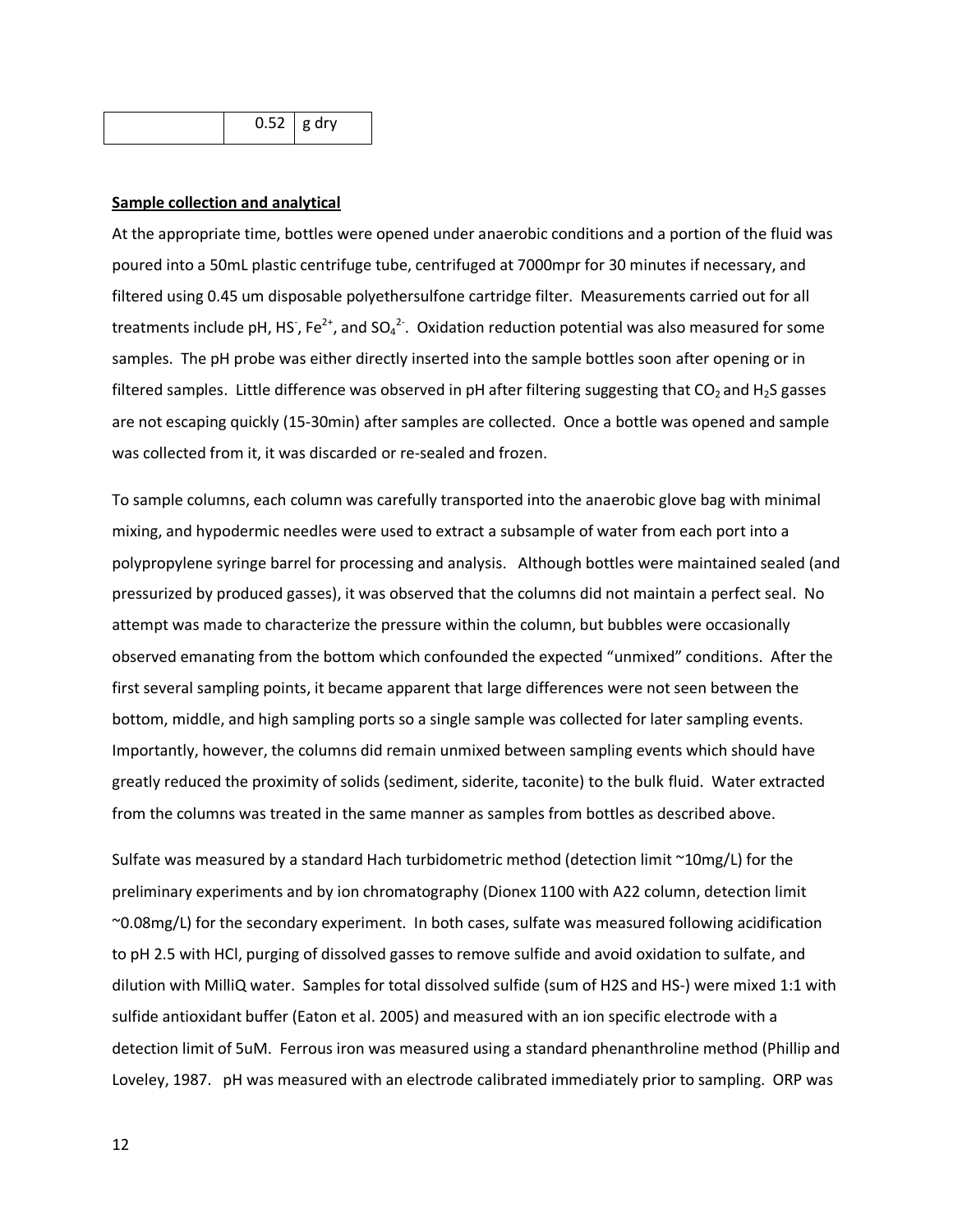measured using a platinum electrode with a silver-sulfide reference electrode (-197mV relative to Standard Hydrogen Electrode). Cations were measured by ICP on a subset of samples and acidified sample (~0.2% HCl). Carbonate concentration was determined by a standard alkalinity titration adjusted for the quantity of bisulfide (Eaton et al. 2005).

### <span id="page-12-0"></span>**4. Results**

#### <span id="page-12-1"></span>**Results from preliminary experiments**

Results from the preliminary set of experiments are shown in [Figure 4.1](#page-12-2)[-Figure 4.3.](#page-14-0) Both ethanol and biosolids effectively reduced sulfate within 4 weeks in the 25C bottles during the preliminary experiment [\(Figure 4.1\)](#page-12-2). As a soluble material, ethanol appeared to be a preferable carbon source since sulfate dropped more quickly in bottles amended ethanol than biosolids. In bottles amended with molasses, sulfate appeared to increase and this was accompanied by a sharp decrease in pH to <5 (data not shown). This behavior may have been due to the specific commercial source of molasses, but due to the effective reductions observed with ethanol, further experiments utilizing molasses were not performed. It is important to note that sulfate was also reduced in bottles containing only sediment and water with no iron addition (Figure 4.1).



<span id="page-12-2"></span>Figure 4.1 Change of sulfate concentration with time in preliminary experiments.

Sulfide concentrations (total dissolved sulfide, sum of H2S and HS-) rose quickly in the bottles amended with ethanol after the first week due to a low mass of ferrous iron [\(Figure 4.2\)](#page-13-0). After 12 days, bottles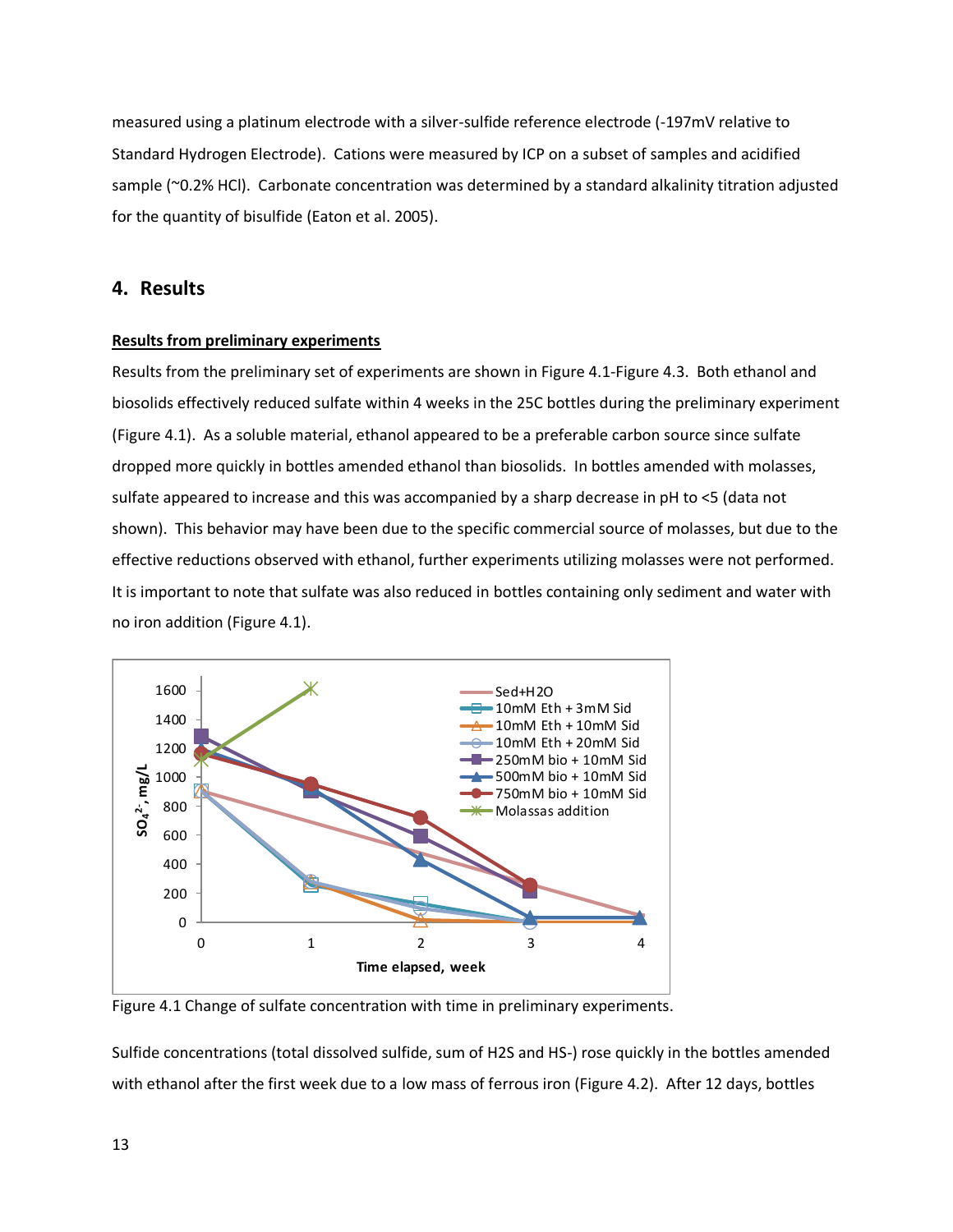were opened under an anoxic atmosphere and additional ferrous iron was added to bring up to 3, 10, 20mM iron. Bottles amended with biosolids contained 10mM iron from the beginning of experiments. Sulfide dropped considerably following this iron addition in the ethanol bottles, but remained between 0.5 and 1.5mM. Sufide in bottles amended with biosolids rose slowly to eventual concentrations between 0.05 and 0.75mM. One biosolids amended bottle sampled at 4 weeks showed a large increase in sulfide to over 2.5mM. Bottles without iron addition showed relatively low sulfide (~0.5mM after 4 weeks).



<span id="page-13-0"></span>Figure 4.2 Change of sulfide concentration with time in preliminary experiments

Ferrous iron concentrations dropped over time in all bottles, but remained well above detection limits until 3 weeks [\(Figure 4.3\)](#page-14-0). With the exception of the 750mM biosolids amendment, all treatments began between 0.1-0.2mM dissolved ferrous iron and droped to near zero over the three weeks of the experiment. The reasons for high ferrous iron in the highest biosolid amendment is unknown and the pH of this amendment was very similar to other biosolids amendments.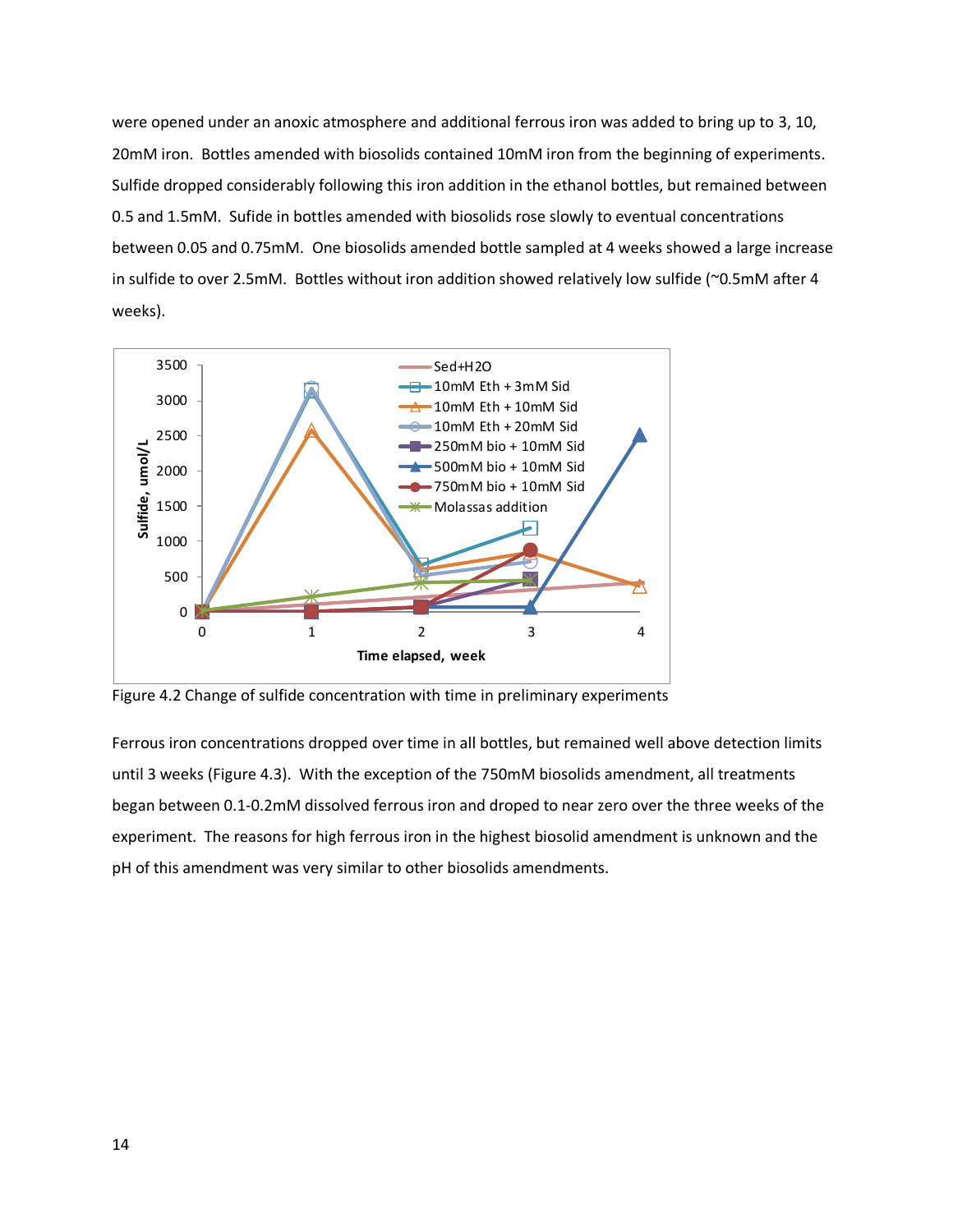

<span id="page-14-0"></span>Figure 4.3 Change of Ferrous iron concentration with time in preliminary experiments.

Measurements for pH and ORP were made in water samples from both the preliminary and secondary experiments, but may have been compromised. pH was not consistently measured immediately after opening bottles and the loss of CO2 from samples almost certainly artificially raised the measured pH for many samples. Similarly, ORP was sometimes measured a full day after the sample had been opened and dissolution of H2 from the glove box atmosphere (~2% H2) may have artificially lowered the measured ORP. Because these measurements may have been compromised, results are reported in the appendix (Figures S1 and S2) and should be interpreted with caution.

For the first set of experiments, the sulfate reduction rate (SRR) was calculated in two different ways. The first was simply the rate of loss of sulfate in the bottles in units of mmol/L/day. The second method assumed SRR to be a first order function of the sulfate present:

$$
r_{SO4}\left[\frac{mol}{L-day}\right] = -k\left[\frac{1}{day}\right]C_{SO4}\left[\frac{mol}{L}\right]
$$
 Equation 4-1 First order rate of sulfate reduction

In this case, the reaction of sulfate in the batch bottle system would be given by: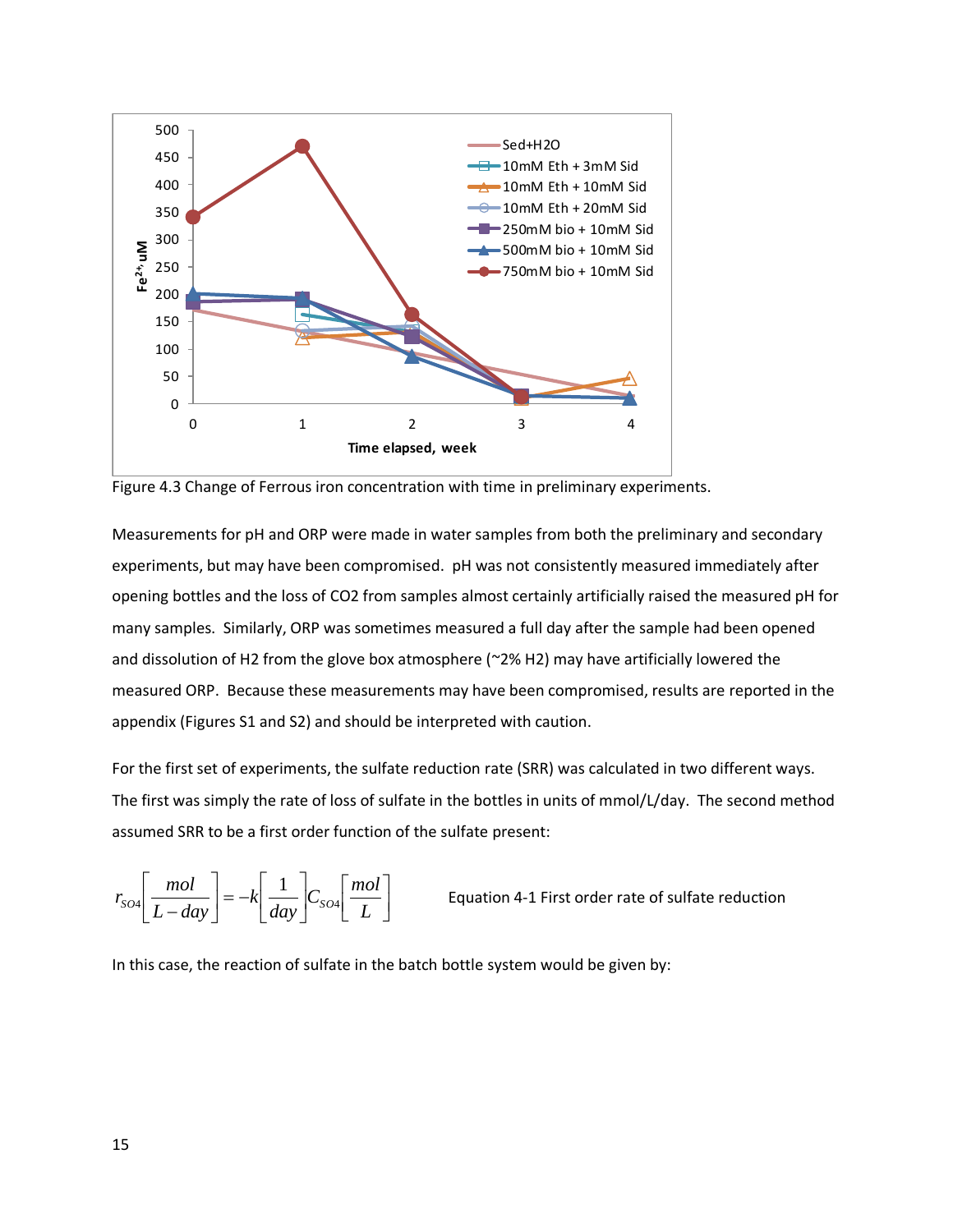### $C_t = C_0 e^{-t}$

Equation 4-2 Assumed concentration dependence on time in bottles

and the reaction rate, k [1/day] can be found by plotting  $\ln\left|\frac{C_t}{C}\right|$ J  $\backslash$  $\overline{\phantom{a}}$  $\setminus$ ſ 0 ln *C*  $\left| \frac{C_t}{C} \right|$  versus t. Since all amendments for

biosolids and all amendments for ethanol behaved similarly, the average value of sulfate for each carbon source at 0 weeks, 1 week, and 2 weeks was used to find the sulfate reduction rate. The preliminary set of experiments at 25C (using ethanol, biosolids, and siderite) resulted in reaction rates of 0.61mM/day (0.173 [1/day]) for ethanol and 0.47mM/day (0.052 [1/day]) for biosolids as shown in [Figure 4.1](#page-12-2) and [Figure 4.4.](#page-15-1)



<span id="page-15-1"></span>Figure 4.4 Average sulfate reduction rates observed for ethanol and biosolids at 25C.

#### <span id="page-15-0"></span>**Results from secondary experiments**

In the second set of experiments, sulfate reduction again occurred rapidly over the first two weeks in well-mixed 25C experiments using taconite as an iron source [\(](#page-16-1)

[Figure](#page-16-1) 4.5). However, complete reduction was not observed as it was in the siderite-amended preliminary experiments. At 4C, sulfate reduction occurred with both siderite and taconite as an iron source, and no significant difference was seen over the 9 week incubation.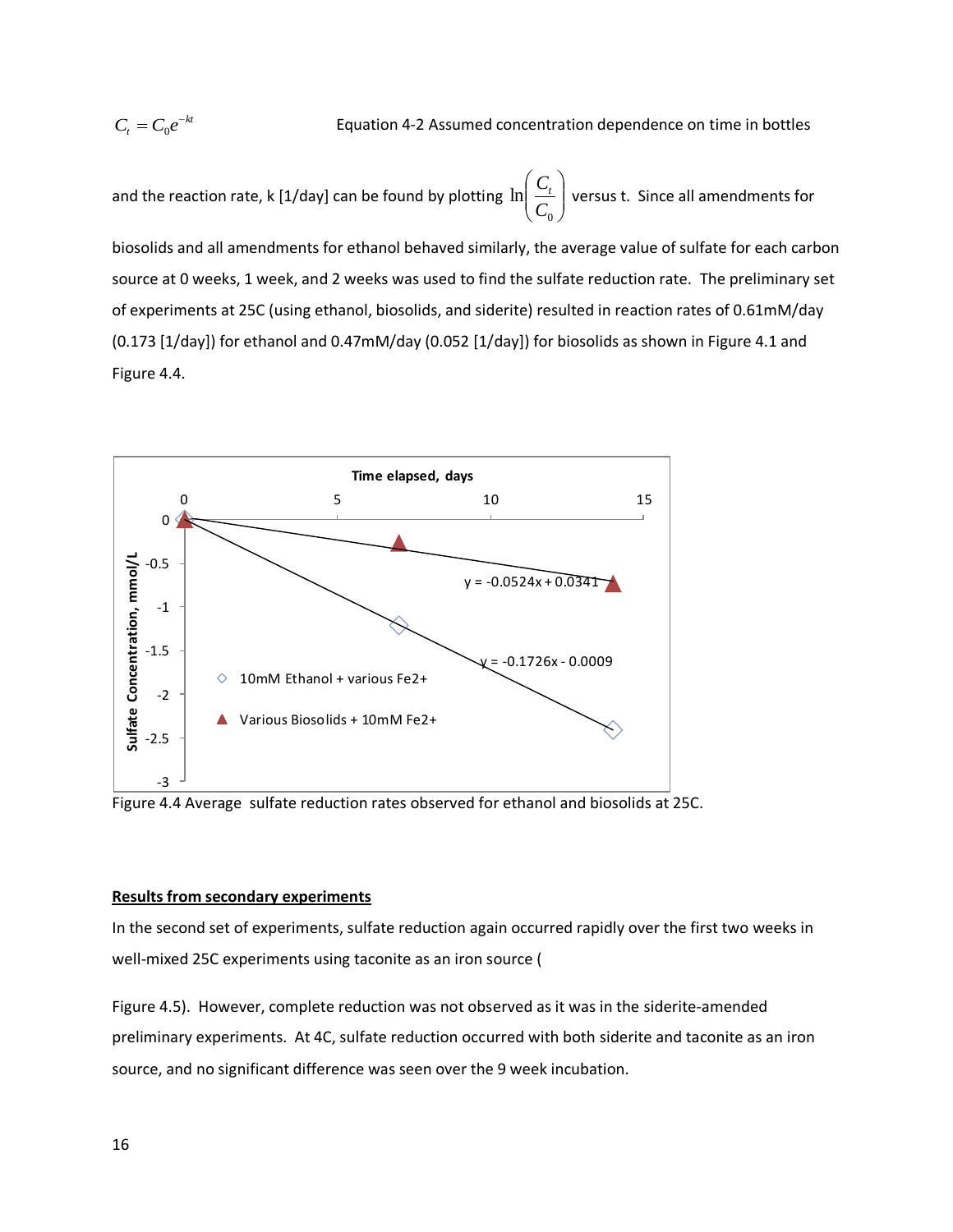Sulfide concentrations built up rapidly in the well-mixed 25C incubation using taconite as an iron source [\(](#page-17-1)

[Figure](#page-17-1) 4.6). Concentrations in excess of 2mM were observed after only one week and, though a lower value was observed at 14 days, the concentration was consistently >3.5mM at 21 days. Sulfide inhibition of sulfate reducing bacterial activity has been observed at sulfide concentrations between 3- 5mM (Maillacheruvueta et al. 1993). At 4C, little sulfide was observed after 14 days, but began to build up in the well-mixed bottles after 45 days (Figure 4.6). Bottles containing siderite had appreciably less sulfide than those containing taconite at 45 and 63 days.

<span id="page-16-1"></span>

<span id="page-16-0"></span>Figure 4.5 Sulfate concentrations in secondary well-mixed experiments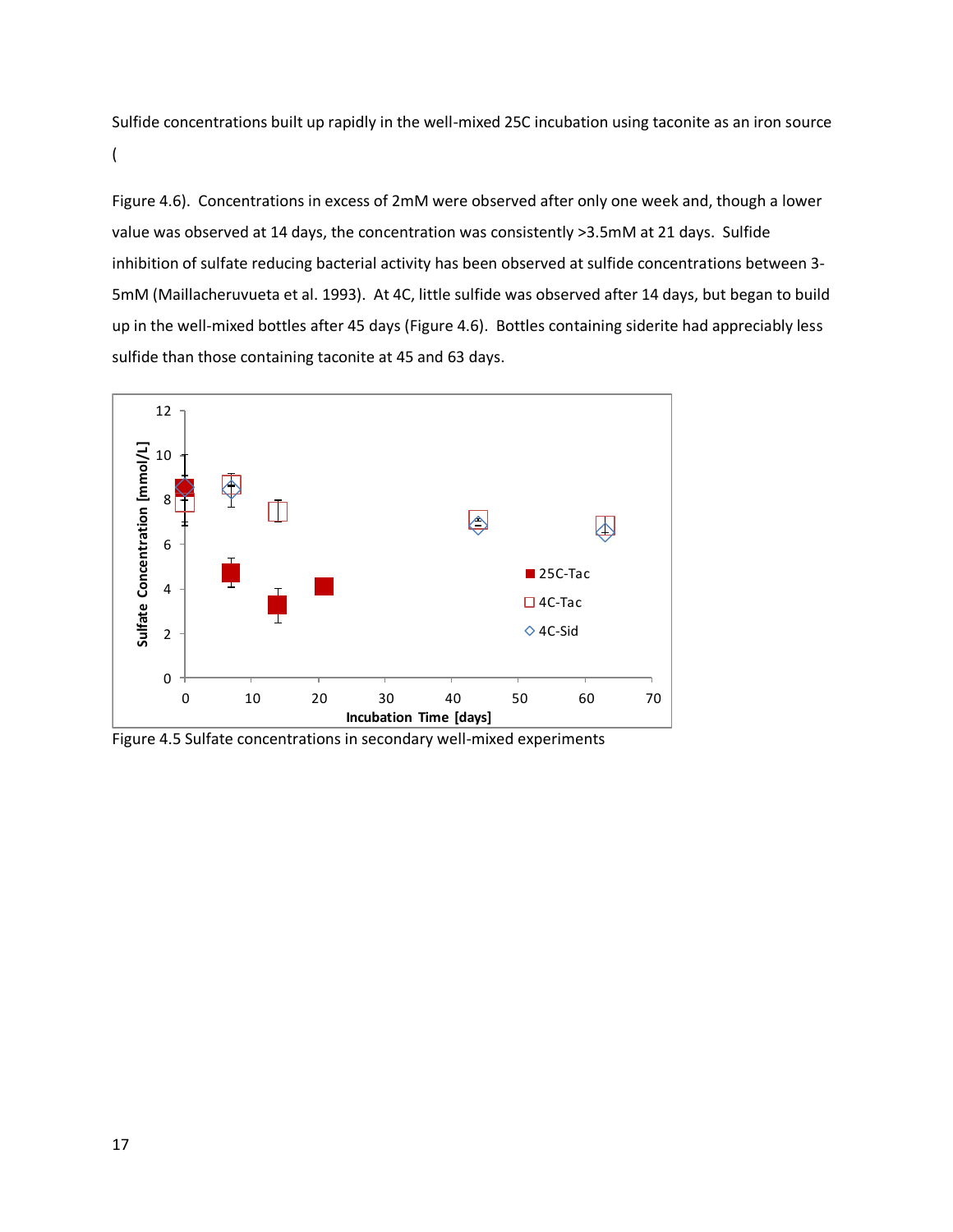<span id="page-17-1"></span>

<span id="page-17-0"></span>Figure 4.6 Sulfide concentrations in secondary well-mixed experiments

Iron concentrations remained low in well-mixed experiments amended with taconite and siderite [\(](#page-18-2)

[Figure](#page-18-2) 4.7) during the secondary experiment. Although some low Fe concentrations were detected, they were all near the method reporting limit of 8umol/L. These low iron concentrations are to be expected given the very high sulfide observed, circumneutral pH (6.5-8), and likely formation of insoluble iron-sulfide solid phases.

Sulfate reduction rate (Figure 4.8), quantified again by plotting the In of  $C/C_0$  vs. time for the well-mixed secondary experiments, resulted in a rate of 0.38mM/day (0.07/day) for the 25C experiments and 0.035mM/day (0.0046/day) and 0.022M/day (0.0029/day) for incubations at 4C containing siderite and taconite respectively. Since sulfate reduction appeared to slow after 14 days, only concentrations from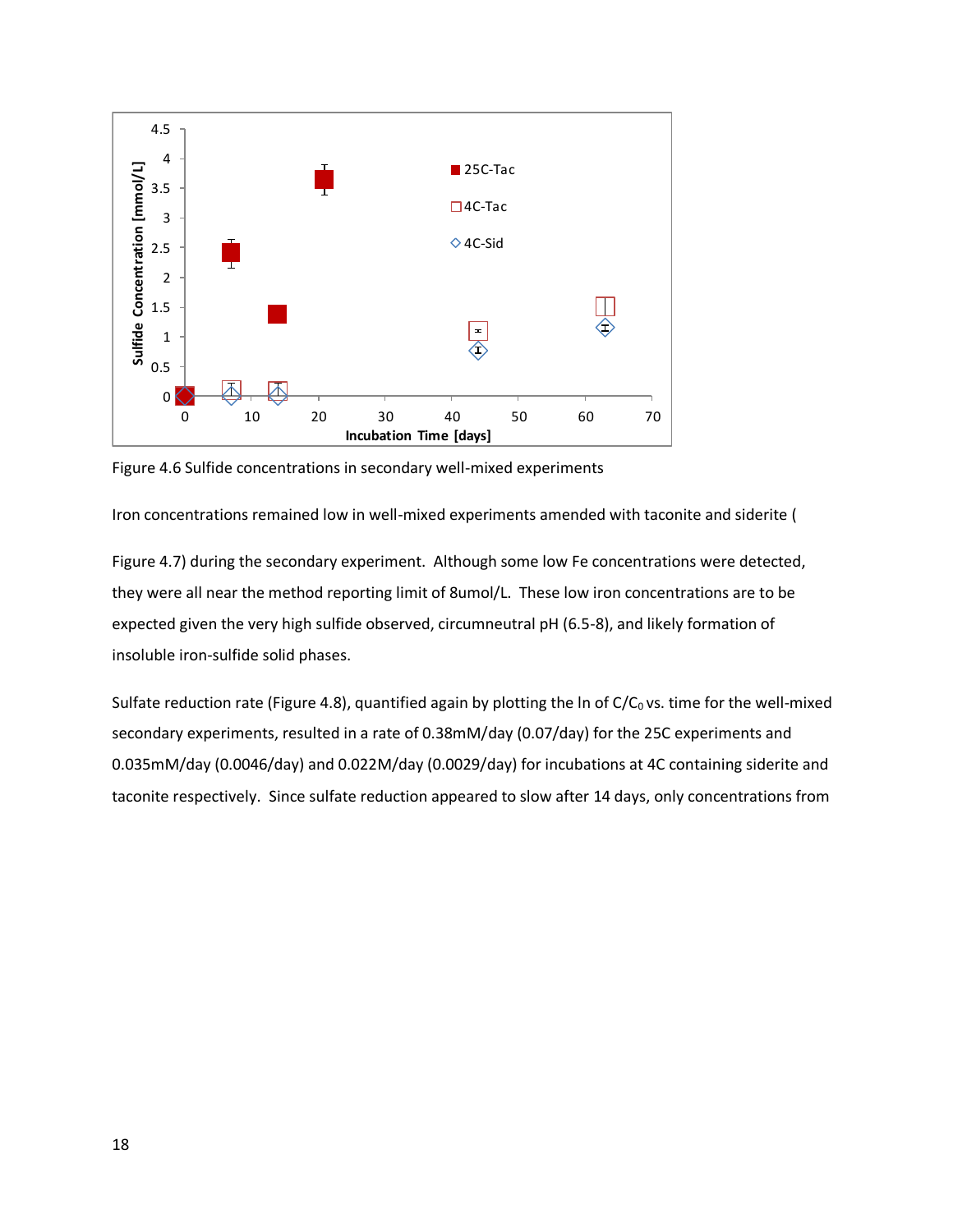

<span id="page-18-2"></span>

<span id="page-18-0"></span>Figure 4.7 Ferrous iron concentrations in secondary well-mixed experiments.



<span id="page-18-1"></span>Figure 4.8 Sulfate reduction rates for secondary well-mixed experiments.

For column (unmixed) experiments, sulfate was again reduced much more quickly at 25C than at 4C [\(Figure 4.9\)](#page-19-0), while sulfide built up to 3-4mM in 25C column waters and remained low (<1mM) at 4C after 8 weeks [\(Figure 4.10\)](#page-19-1). Although some difference was observed between occasionally mixed system and the unmixed 25C column experiments, both showed rapid reduction of sulfate suggesting that bacteria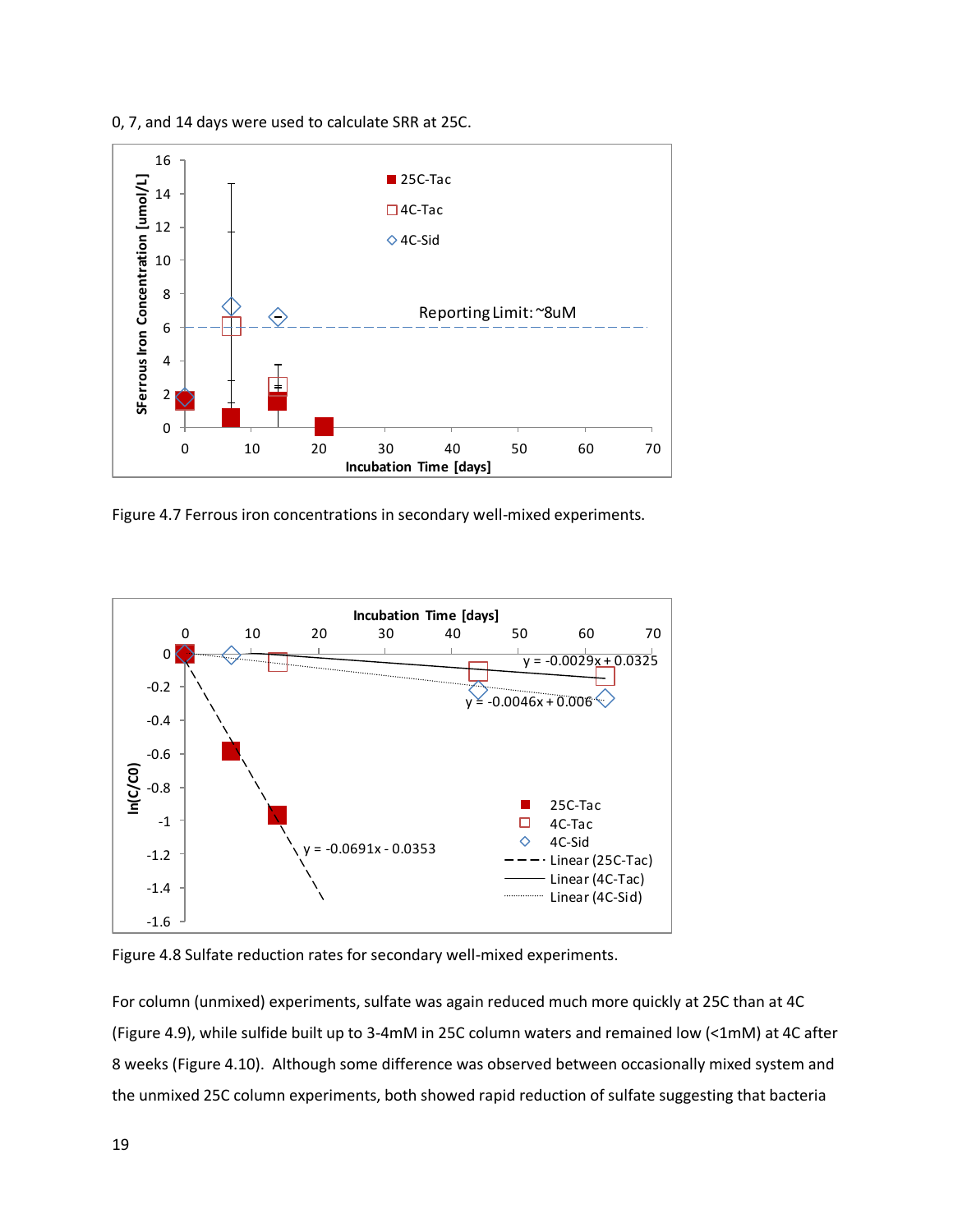performing sulfate reduction have colonized the water and are not only in the solid-phase inoculum. Similar to well-mixed system, columns amended with siderite rather than taconite had less porewater sulfide.



<span id="page-19-0"></span>Figure 4.9 Sulfate concentrations in secondary column experiments



<span id="page-19-1"></span>Figure 4.10 Sulfide concentrations in secondary column experiments

The only ferrous iron concentration measured consistently above the reporting limit for column experiments was in the siderite amended column at 4C [\(Figure 4.11\)](#page-20-0) after 14 days. The parallel column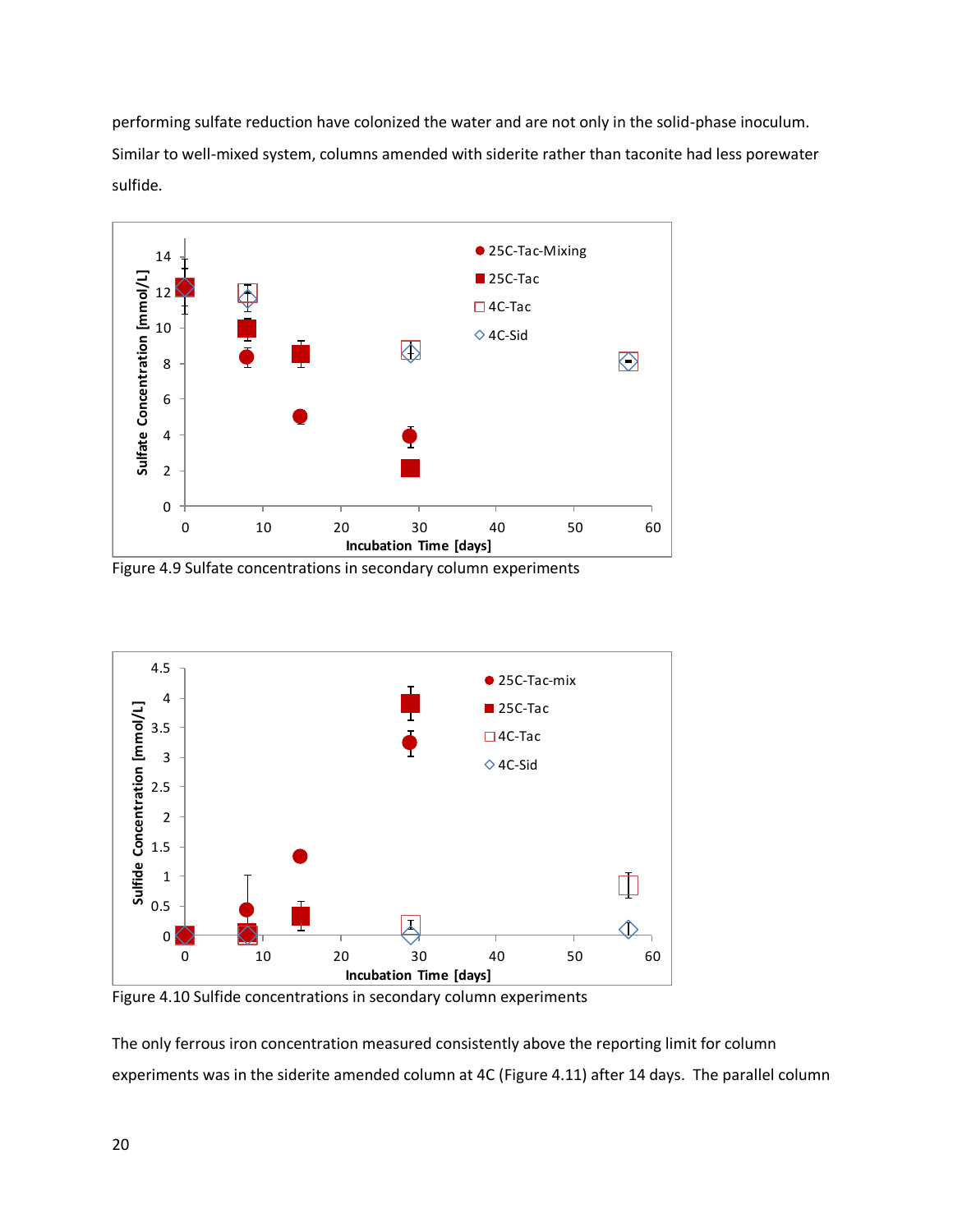with taconite showed much higher sulfide concentrations at 28 and 56 days and dissolved iron concentrations below the method reporting limit.

Sulfate reduction rates measured in the column studies were 0.49mM/day (0.06/day) for the occasionally mixed 25C column, 0.35mM/day (0.025/day) for the unmixed 25C column, and 0.078mM/day (0.0078/day) for the 4C columns amended with taconite and siderite.



<span id="page-20-0"></span>Figure 4.11 Ferrous iron concentrations in secondary column experiments.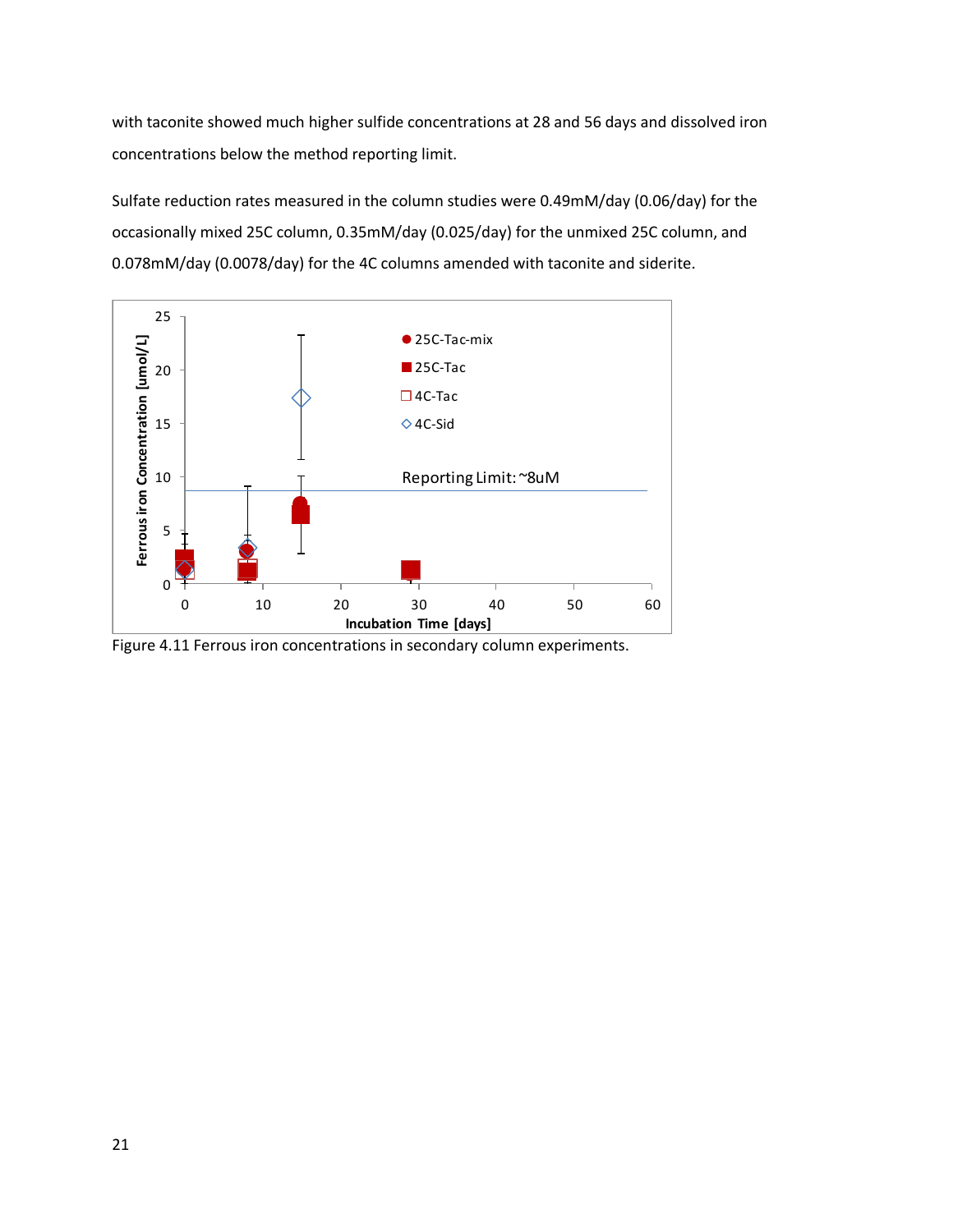

<span id="page-21-0"></span>Figure 4.12 Sulfate reduction rates for secondary column experiments.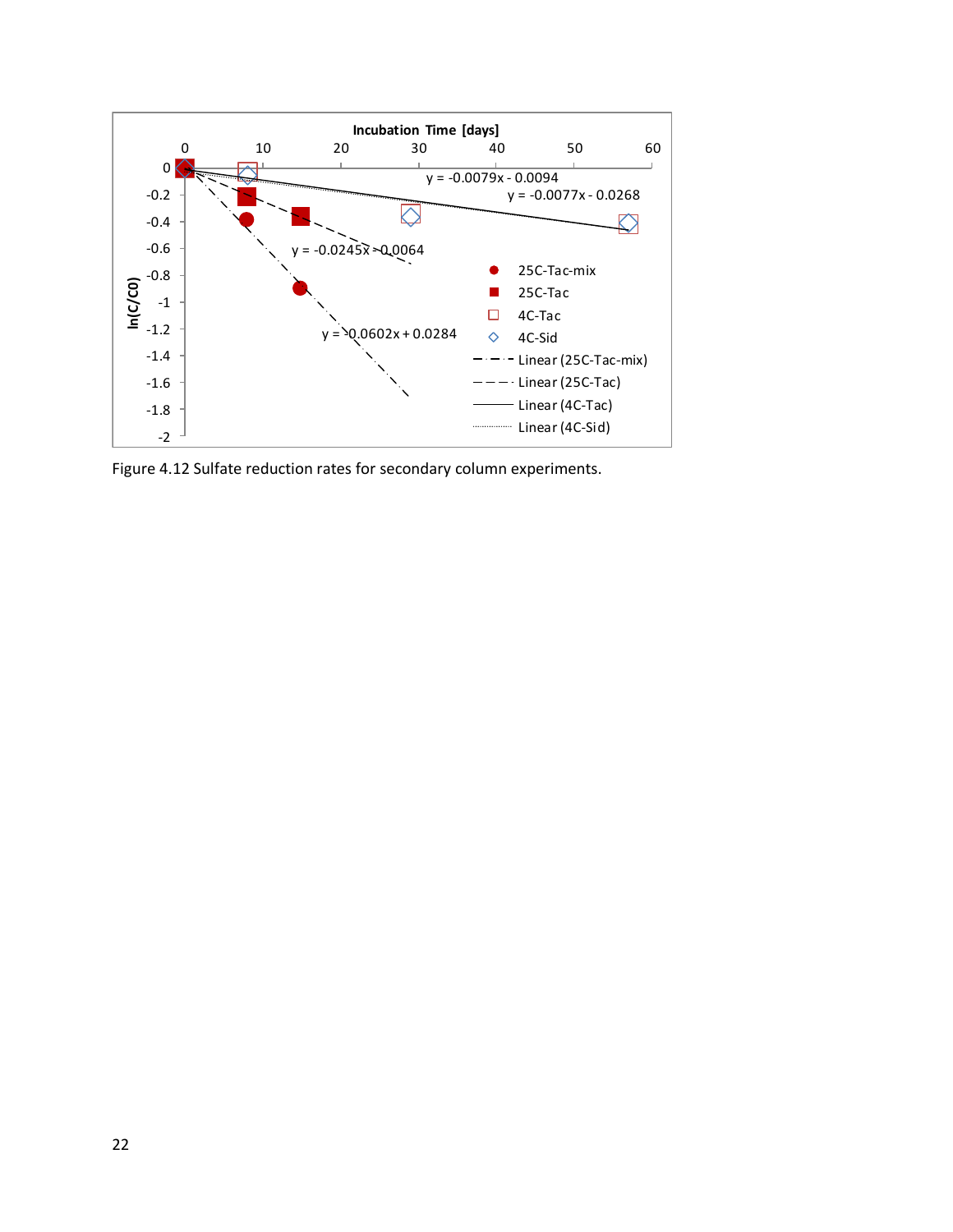An attempt was made to quantify vertical structure of water chemistry in small-scale column experiments, however very little difference was seen between samples collected at the bottom, middle, and top of columns [\(](#page-22-1)

<span id="page-22-1"></span>



<span id="page-22-0"></span>

The capacity for the sulfate/iron amended systems to remove hardness ( $Ca<sup>2+</sup>$  & Mg<sup>2+</sup>) was also investigated by making measurements in selected experiments to quantify both total carbonate and a suite of cations. Carbonate in several samples collected near the end of the secondary experiment was estimated as the non-sulfide alkalinity and determined by a standard HCl titration. Measured values (expressed as mg/L CaCO<sub>3</sub>) are shown in [Figure 4.14.](#page-23-0) All values are higher than that observed in the original source water (350-450 mg/L CaCO<sub>3</sub>). A significant difference was observed between 25C bottles amended with 10mM ethanol and those with only sediment and water after 3 weeks. However, little difference in carbonate concentration was observed between the 4C samples amended with siderite and those amended with taconite. This suggests that the major source of carbonate to the water was biological and not from dissolution of iron carbonate.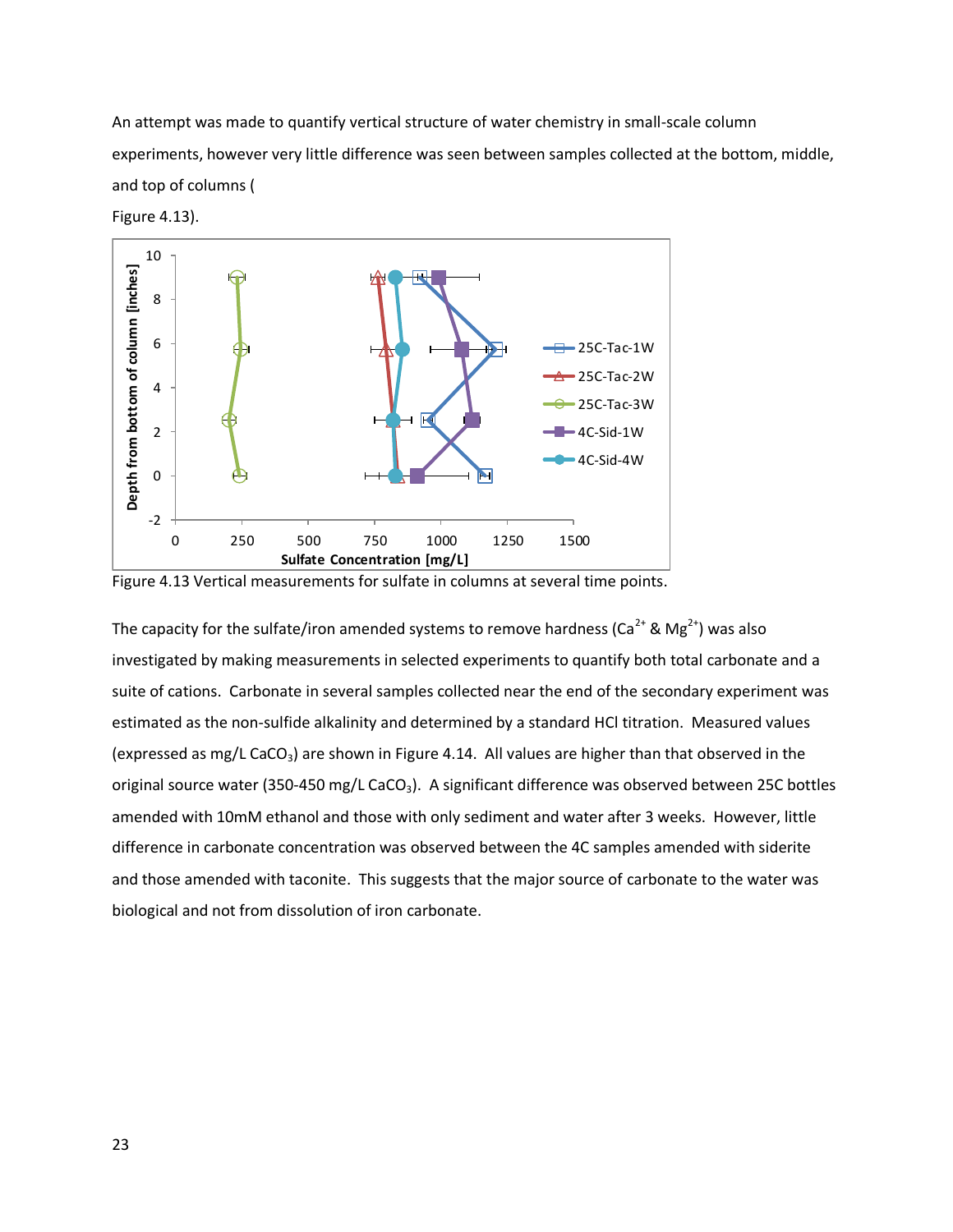

<span id="page-23-0"></span>Figure 4.14 Non-sulfide alkalinity measured as a proxy for carbonate in bottles and columns.

Major and minor cations at one and four week time points are shown in [Figure 4.15](#page-24-0) for 25C bottles (a-c), 25C columns amended with taconite (d-f), and 4C columns amended with taconite and siderite (g-i). Little change is observed in major cations ( $Ca^{2+}$  and Mg<sup>2+</sup>) indicating that even though a large amount of carbonate was present in the experiments, little reduction in Ca or Mg carbonates was observed. For 25C bottles, an increase in both Ca and Mg was observed from the initial conditions to 4W, but a similar increase was observed in blank bottles containing only site water. Dissolved iron concentrations were the most variable for all experiments and were particularly high at 4W for the 4C columns amended with siderite.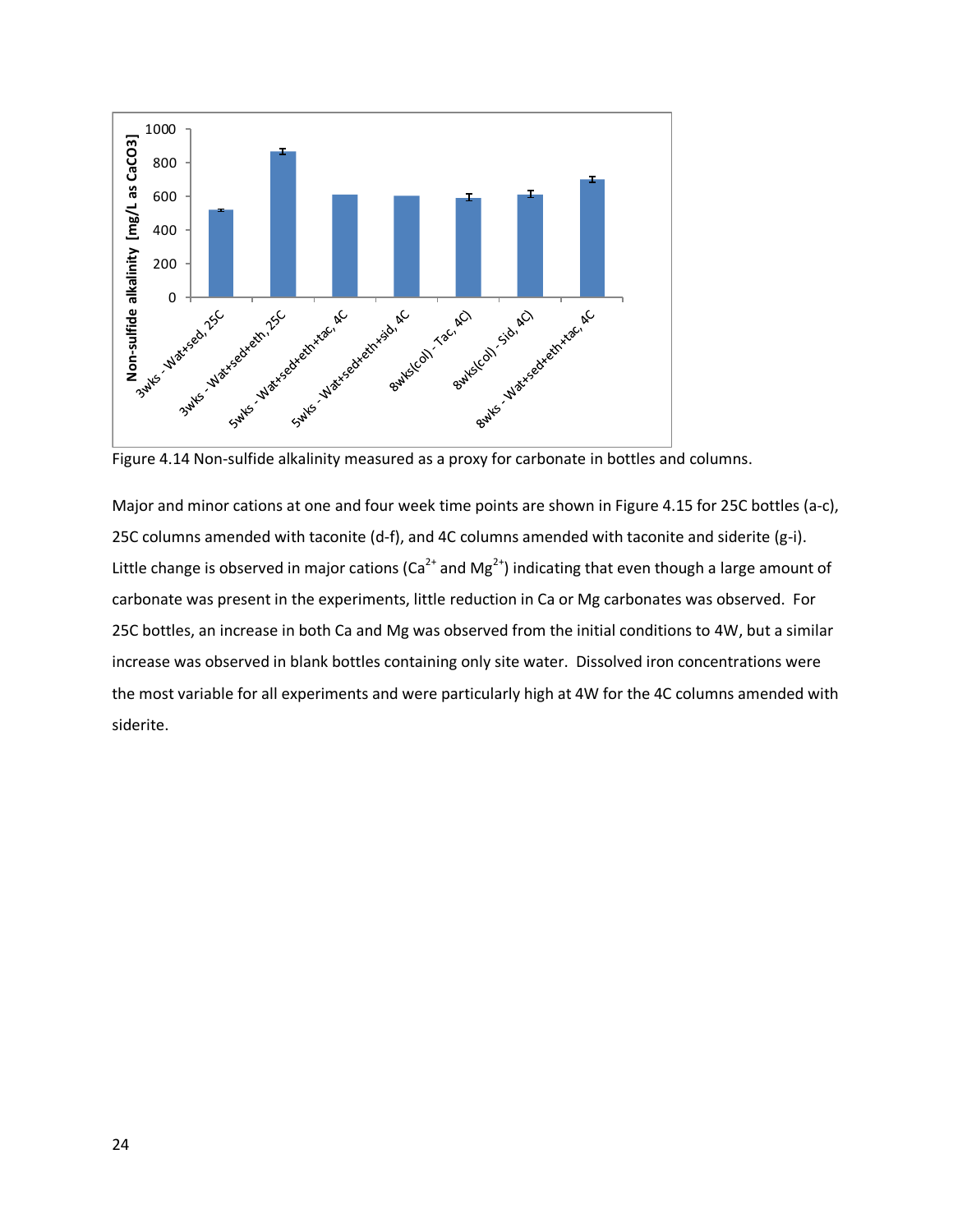

<span id="page-24-0"></span>Figure 4.15 Cation concentrations at zero or one week and 4 weeks during secondary experiment. (a)-(c) – 25C bottles amended with taconite, (d)-(f) 25C columns amended with taconite, and (g)-(i) 4C columns amended with taconite and siderite.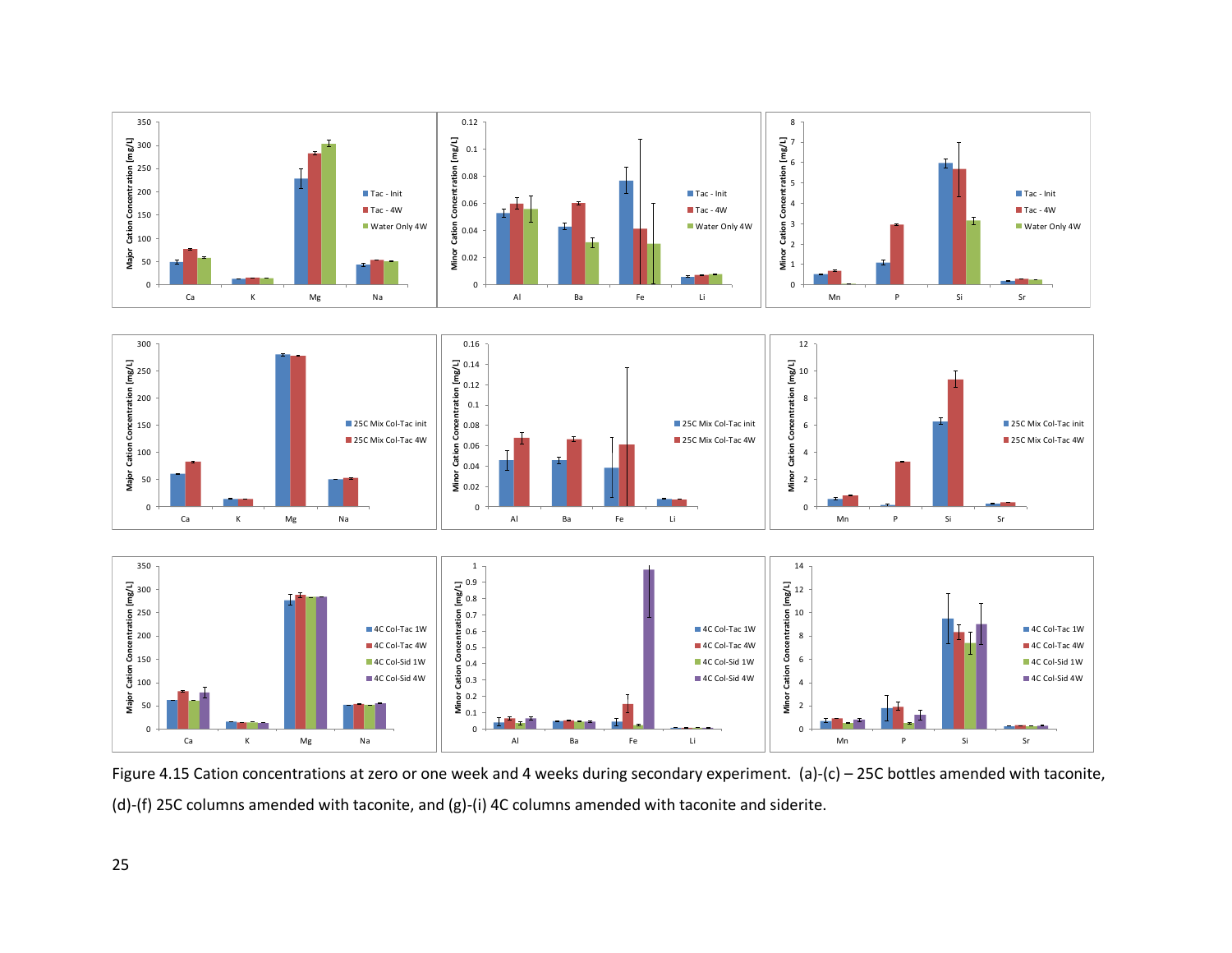#### <span id="page-25-0"></span>**Cost estimates for materials**

A brief cost estimate was performed for iron and carbon sources. A hypothetical water body containing 1000mg/L with a volume of ~1.7 million liters (3 m deep by ~750 m square) was used as a basis (Table S.1). It was assumed that carbon was needed at just above stoichiometric requirements (110%) as ethanol appeared to be utilized readily by sulfate reducing bacteria. Two types of iron minerals were included in the analysis, siderite (~38% ferrous iron by mass) and taconite tailings (~15% iron by mass). Based on an assumption of 2x stoichiometric iron requirements for siderite and between 2 and 10 times stoichiometric iron requirements for taconite tailings, costs ranged from \$0.5M to \$2.5M per million cubic meters of 1000 mg/L water (Table S.2). Owing to the widespread availability of ethanol and other carbon sources, costs of carbon are be insignificant compared to the cost of iron minerals (Table S.3).

Considerations in choosing between locally available iron sources (tailings) and commercial iron sources should include the material and transportation costs but also the effectiveness of the mineral in providing iron to remove sulfide. Results presented from very short term lab studies here showed that siderite was more effective than taconite in holing HS- concentrations down. However, neither mineral was added in great (>10x) stoichiometric excess and rates of iron release may be improved if a very large quantity of mineral was added. It is possible that the performance of either material in providing iron could be imporved by physical (grinding) or chemical (activating) modifications. Cost estimate tables are included in the Appendix.

### <span id="page-25-1"></span>**5. Summary & Conclusions**

<span id="page-25-2"></span>Table 5.1 presents a summary of the observations from the various experiments conducted for this study. Observed sulfate reduction rates were much slower for 4C incubations (0.022 to 0.078mM/day) regardless of iron addition method or mixing conditions. Warm (25C), mixed incubations with ethanol (0.38 to 0.61mM/day) displayed similar sulfate reduction rates as those utilizing biosolids as a carbon source (0.47mM/day); however ethanol appeared to remove sulfate more rapidly in the initial 1-2 weeks [\(Figure 4.1\)](#page-12-2). Unmixed incubations at 4C with ethanol had a similar or even higher SRR (0.078mM/day) as those with mixed conditions (0.022-0.035mM/day), suggesting that well-mixed conditions are not a prerequisite for sustained biological sulfate reduction.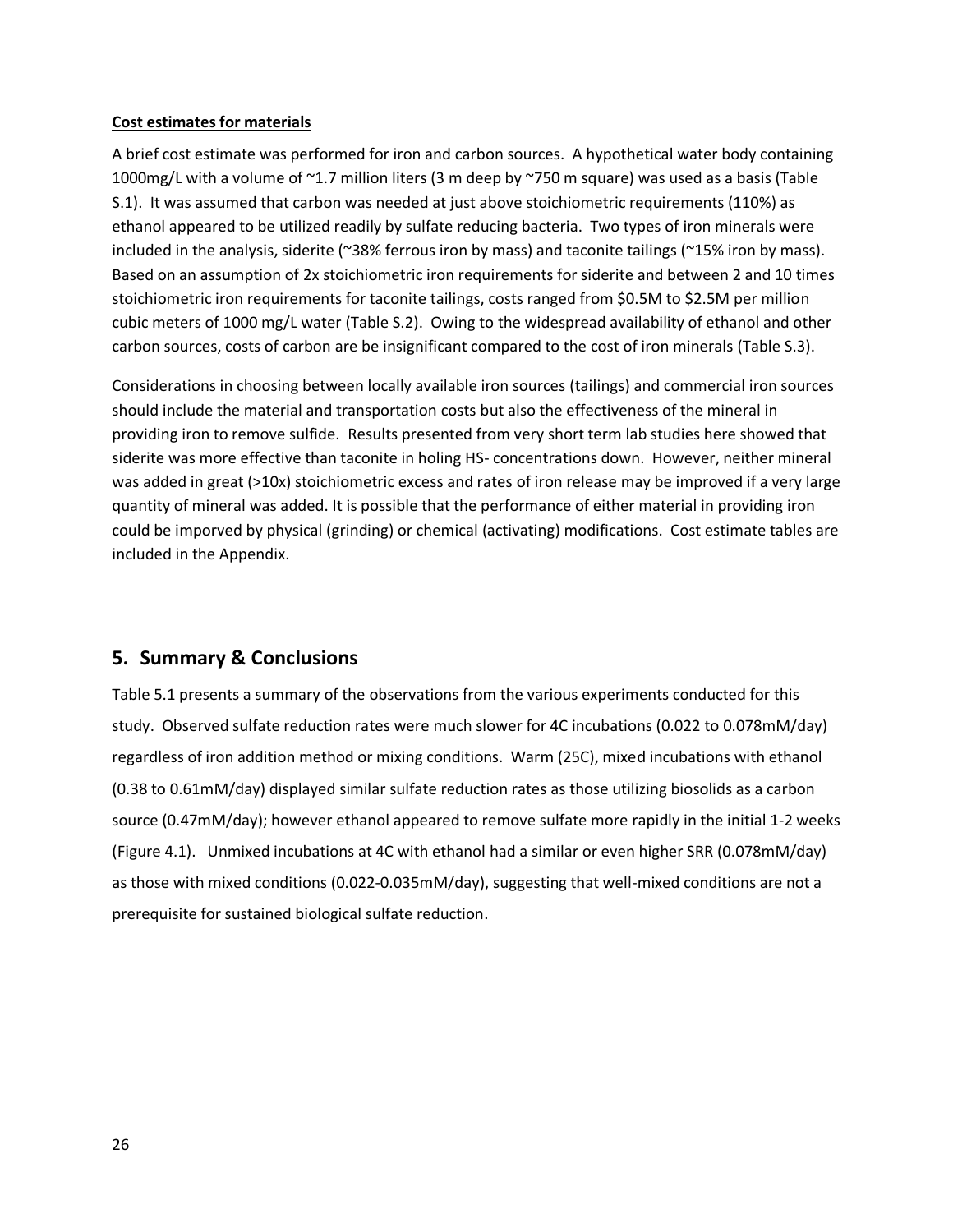<span id="page-26-0"></span>Table 5.1 Summary of experiments, observed sulfate reduction rates, effect of iron, and fraction sulfate removed.

| <b>Substrate</b> | <b>Mixing</b>        | <b>Temp</b><br>[degC] | Iron<br><b>Addition</b> | <b>Sulfide</b><br>Concentration<br>[mM] | <b>Sulfate</b><br><b>Reduction</b><br>Rate<br>[mM/day] | <b>Sulfate</b><br>Reduction<br>Rate<br>$[$ /day $]$ | Percent<br>sulfate<br>removed |
|------------------|----------------------|-----------------------|-------------------------|-----------------------------------------|--------------------------------------------------------|-----------------------------------------------------|-------------------------------|
| <b>Biosolids</b> | Well<br>Mixed        | 25                    | Siderite                | $0.5 - 1.5$                             | 0.47                                                   | 0.052                                               | 100 (3wks)                    |
| Ethanol          | Well<br>Mixed        | 25                    | Siderite                | $0.5 - 1.5$                             | 0.61                                                   | 0.17                                                | 100 (3wks)                    |
| Ethanol          | Well<br>Mixed        | 25                    | Taconite                | $2.5 - 4.0$                             | 0.38                                                   | 0.069                                               | 70 (3-4wks)                   |
| Ethanol          | Well<br>Mixed        | 4                     | Taconite                | $1.0 - 1.5$                             | 0.035                                                  | 0.0029                                              | 15 (9wks)                     |
| Ethanol          | Well<br>Mixed        | 4                     | Siderite                | $0.5 - 1.0$                             | 0.022                                                  | 0.0046                                              | 15 (9wks)                     |
| Ethanol          | Occasional<br>Mixing | 25                    | Taconite                | $1.5 - 3.0$                             | 0.49                                                   | 0.060                                               | 60 (4 wks)                    |
| Ethanol          | Unmixed              | 25                    | Taconite                | $1.0 - 4.0$                             | 0.35                                                   | 0.025                                               | 75 (4wks)                     |
| Ethanol          | Unmixed              | $\overline{4}$        | Taconite                | $0.25 - 1.0$                            | 0.078                                                  | 0.0079                                              | 35 (8wks)                     |
| Ethanol          | Unmixed              | $\overline{4}$        | Siderite                | $0.0 - 0.1$                             | 0.078                                                  | 0.0077                                              | 35 (8wks)                     |

The use of taconite as an iron source (mixed Fe<sup>3+</sup> and Fe<sup>+2</sup>) did not appear to delay the onset of sulfate reduction [\(](#page-16-1)

[Figure](#page-16-1) 4.5[, Figure 4.9\)](#page-19-0) by serving as a more energetic electron acceptor; however, experiments utilizing taconite in general displayed higher sulfide concentrations, indicating that Fe release from taconite was not able to remove the dissolved sulfide as effectively [\(](#page-17-1)

[Figure](#page-17-1) 4.6[, Figure 4.10,](#page-19-1)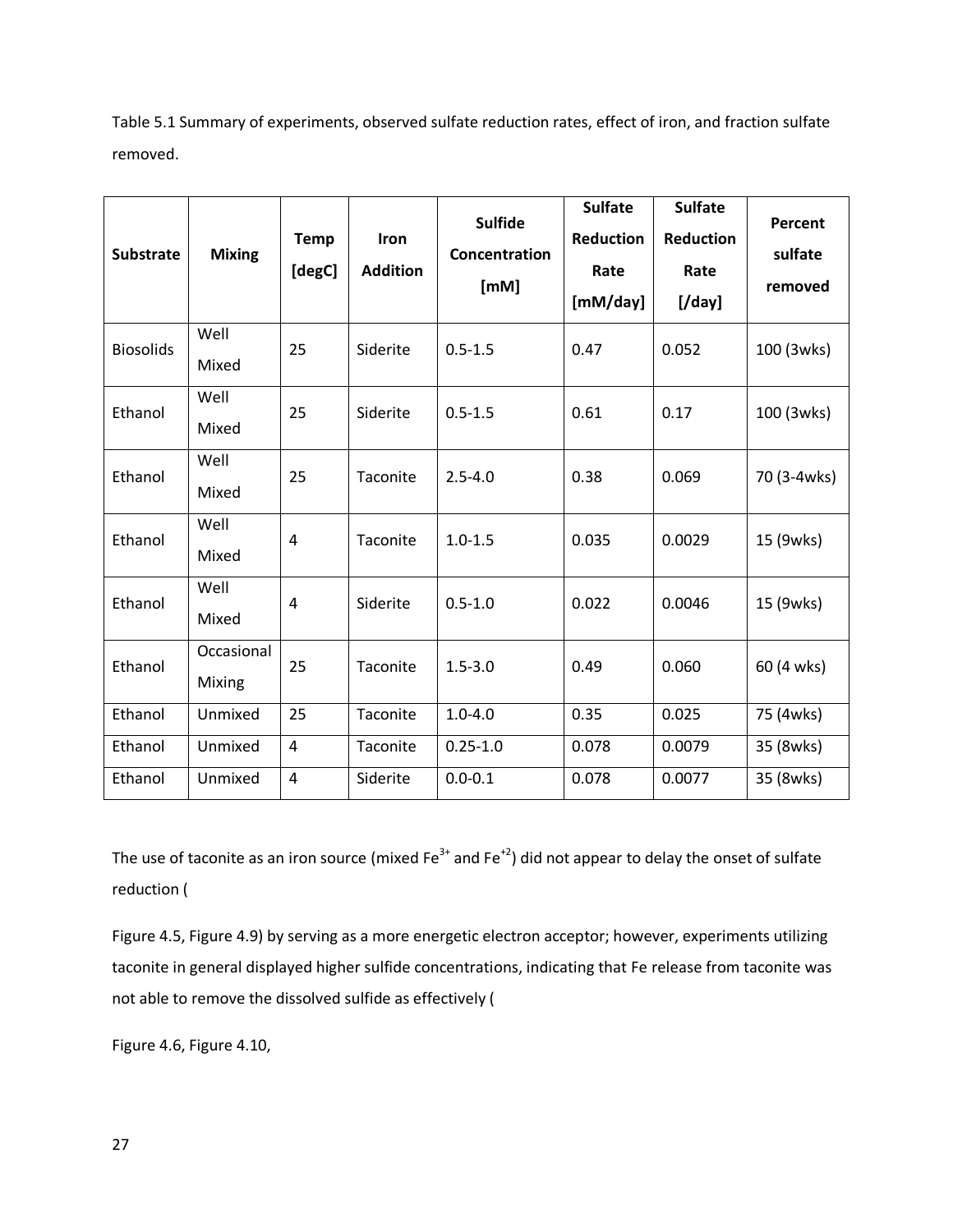[Table](#page-25-2) 5.1) as was Fe release from siderite.

The inability of Fe released from taconite to deplete sulfide from solution may also have played a role in the limited extent of sulfate reduction shown in the 25C secondary experiments. Studies have shown that the level at which sulfide is toxic to sulfate reducing bacteria is dependent upon the type of carbon source being utilized. Bacteria utilizing lactate and glucose could tolerate higher sulfur concentrations than those fed acetate and propionate; however, hydrogen sulfide  $(H_2S)$  concentrations of 2-3mM caused stress in all cases (Maillacheruvu et al. 1993). Although nearly complete sulfate reduction was observed during the preliminary experiments utilizing siderite [\(Figure 4.1\)](#page-12-2), 2-4mM sulfate (200- 400mg/L) remained after 28 days in experiments using taconite [\(](#page-16-1)

[Figure](#page-16-1) 4.5[, Figure 4.9\)](#page-19-0) under similar conditions (25C, mixing). The ability for taconite to provide iron for sulfide removal may also have been limited by the timescale of the experiment or the limited amount of iron added (Li et al. 2006).

Though a complete sulfur balance including gas and solid-phase measurements was not completed, evidence suggests that sulfur was removed via precipitation with iron. The loss of substantial amounts of sulfide to the gas phase is unlikely as bottles remained well-sealed throughout the experiment until they were opened in the glovebox. Columns also showed some evidence of pressurization prior to sampling. Hydrogen sulfide (H<sub>2</sub>S) has an air-water partitioning coefficient of 0.1 [mol/L/atm] and exists as a dissolved gas at pH less than 7.0 (50% H2S, 50% HS- at pH 7.0). As a conservative estimate, if all dissolved sulfide was present as  $H_2S(g)$ , a sealed vessel with 20% head space would have only 10% of total sulfide present in the gas phase.

Dissolved ferrous iron remained quite high (100-200uM) in the initial set of experiments which only utilized siderite as an iron source at 25C [\(Figure 4.3\)](#page-14-0), while sulfide concentrations remained below 1mM [\(Figure 4.2,](#page-13-0) excepting first week low iron addition). For the 25C incubations during the second set of experiments which utilized taconite as an iron source, sulfide rose quickly (1-2 weeks) to 1-3mM and iron concentrations remained very low (<10uM, less than reporting limits). At 4C, lower sulfide concentrations were observed in parallel experiments using siderite as an iron source under both wellmixed [\(](#page-17-1)

[Figure](#page-17-1) 4.6) and unmixed [\(Figure 4.10\)](#page-19-1) conditions. Slightly higher iron concentrations were also observed, although measurements were all near detection limits [\(](#page-18-2)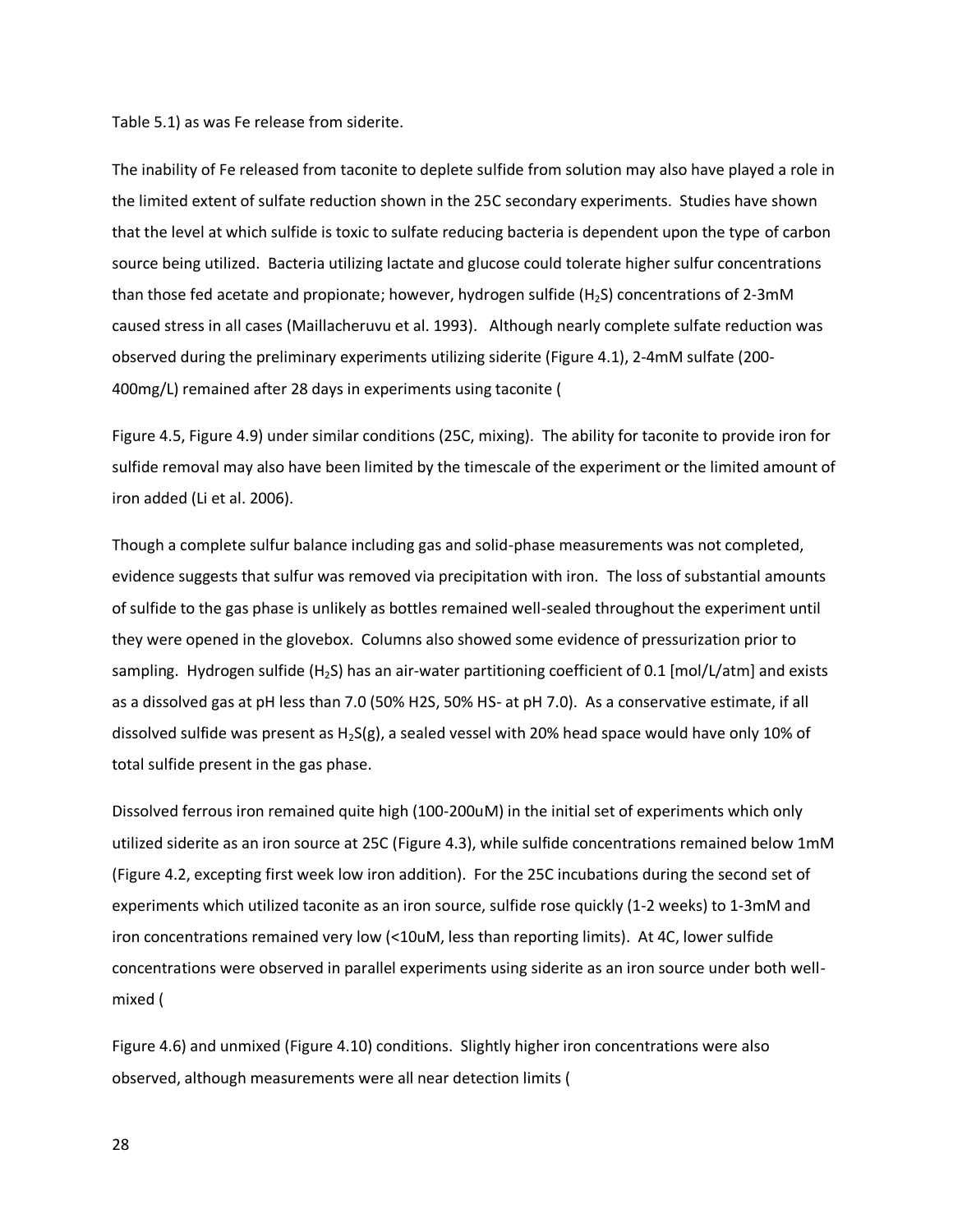[Figure](#page-18-2) 4.7[, Figure 4.11\)](#page-20-0). Dissolved iron concentrations (measured with cations on ICP) were substantially higher in unmixed, siderite-amended conditions after 4 weeks (1mg/L ~15uM) than in either initial conditions or in experiments using taconite as an iron source [\(Figure 4.15h](#page-24-0)).

[Figure 4.13](#page-22-0) shows that similar rates of sulfate removal were observed at all depths in the columns. For columns amended with either taconite or siderite, samples analyzed for sulfide at each depth did not show any pattern, suggesting that iron was equally available at all depths within the experimental columns. This could have been due to minor jostling of the columns that occurred during transport from storage to the anaerobic sampling location, or due to mixing from the production and ebullition of gas.

Major cations were not removed by the addition of  $CO<sub>2</sub>$  from either microbial degradation of sulfate or dissolution of iron carbonate [\(Figure 4.15\)](#page-24-0). The ion activity product was calculated for three carbonate minerals based on carbonate estimates from alkalinity measurements (logKsp: dolomite-17.1, calcite-8.4, magnesite-7.5) and average concentrations of major cations measured at 4 weeks. Although the solubility index (SI, log of ion activity product over Ksp) was positive for dolomite magnesite, and calcite (indicating supersaturated conditions, [Figure 5.1\)](#page-28-0), measurements showed that magnesium and calcium were not removed from solution. Although thermodynamically favorable, the formation of carbonate minerals is often kinetically limited, especially in the presence of magnesium.



<span id="page-28-0"></span>Figure 5.1 Oversaturation of carbonate minerals observed in experiments.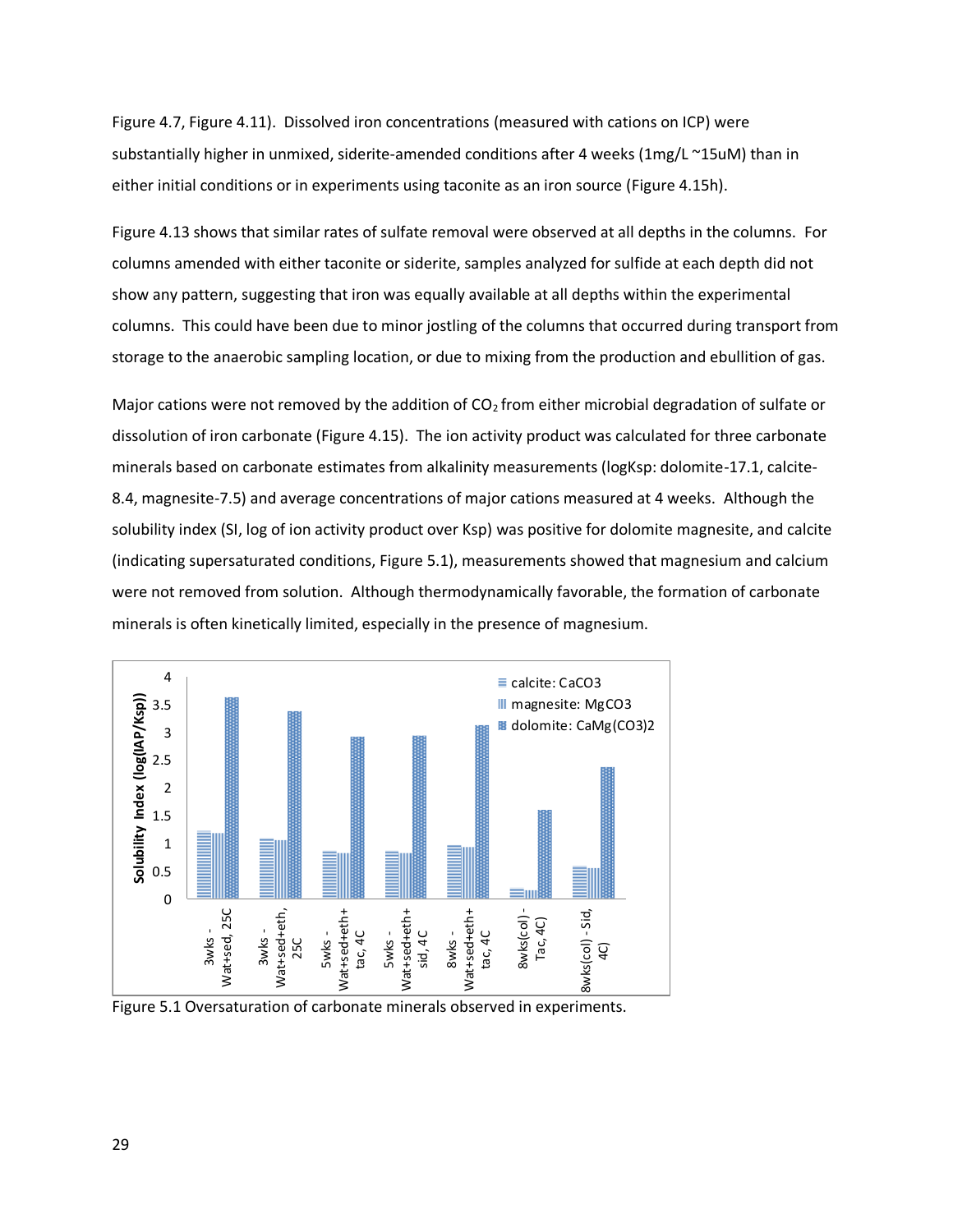In summary, our results show that ethanol is a very effective carbon source for facilitating biological sulfate reduction and that reduction occurs approximately 10x more slowly at 4C than at 25C. We also found that siderite, a commercially available ferrous iron carbonate, has the potential to remove sulfide from water more effectively than taconite. Despite a large generation of carbonate during the sulfate reduction process, major cations were not removed via precipitation in carbonate minerals due to kinetic limitations.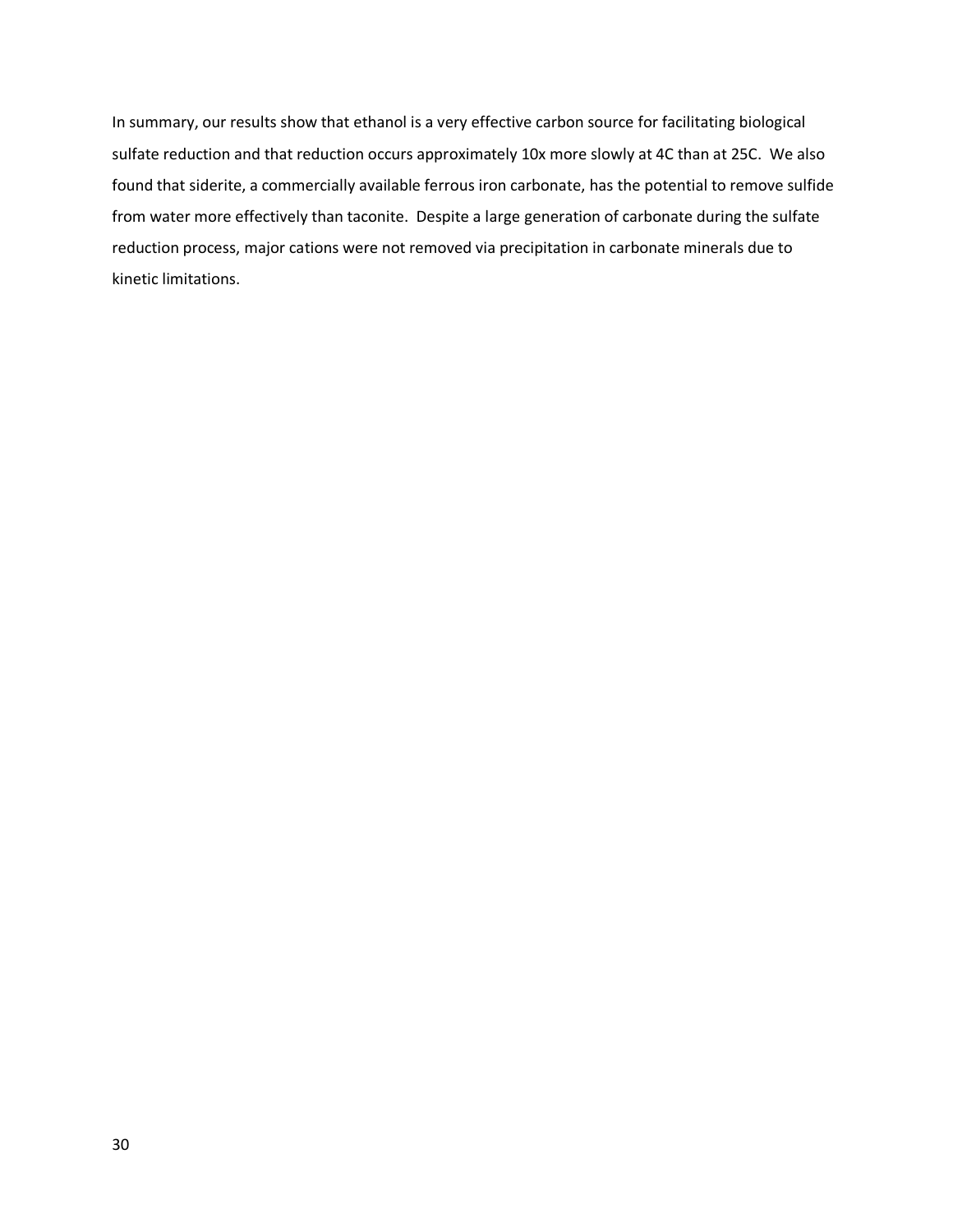#### <span id="page-30-0"></span>**References**

- Berndt, M. and Bavin, T. 2011. Sulfate and Mercury Cycling in Five Wetlands and a Lake Receiving Sulfate from Taconite Mines in Northeastern Minnesota. Minnesota Department of Natural Resources, Division of Lands and Minerals. St. Paul, MN.
- Eaton, D.A., Clesceri, L.S., et al. 2005. Standard Methods for the Eamination of Water & Wastewater 4500-S<sup>2-</sup> G. Ion-Selective Electrode Method. American Public Health Association.
- EPA. 2008a. In Situ Source Control Of Acid Generation Using Sulfate-Reducing Bacteria. Mine Waste Technology Program. EPA/600/R-08/096.
- EPA 2008b. Bioremediation of Pit Lakes Gilt Edge Mine. Mine Waste Technology Program. EPA 540/R-09/002.
- Fauville, A., Mayer, B., Frommichen, R., Friese, K., and Veizer, J. 2004. Chemical and isotopic evidence for accelerated bacterial sulphate reduction in acid mining lakes after addition of organic carbon: laboratory batch experiments. Chemical Geology. (2004)325-344.
- Jong, T. and Perry, D. 2003. Removal of sulfate and heavy metals by sulfate reducing bacteria in shortterm bench scale upflow anaerobic packed bed reactor runs. Water Research. (37)3379-3389.
- Li, Y.-L., Vali, H., Yang, J., Phelps, T. J., Zhang, C. L., 2006. Reduction of iron oxides enhanced by a sulfatereducing bacterium and biogenic H2S. Geomicrobiology Journal (23)103-117.
- Maillacheruvu, K., et al. 1993. Sulfide toxicity in anaerobic systems fed sulfate and various organicsWater Environment Research 65(2)100-109.
- Phillips, E.J., Lovely, D.R. 1987. Determination of iron(III) and iron(II) in oxalate extracts of sediment. Soil Science Society of America Journal 51(4): 938-941.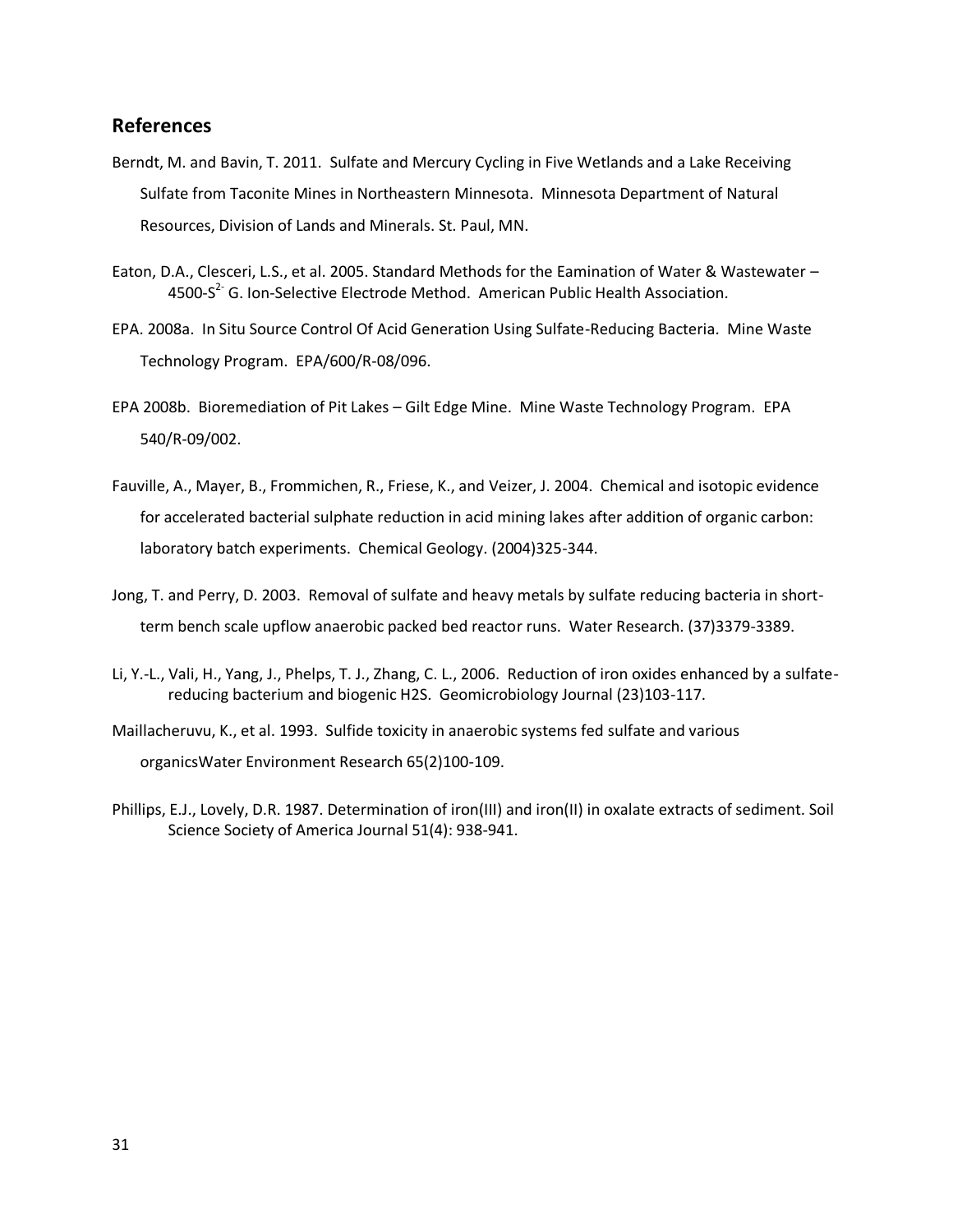## <span id="page-31-0"></span>**Acknowledgements**

This study was funded jointly by the Minnesota Environment and Natural Resources Trust Fund as recommended by the Legislative-Citizen Commission on Minnesota Resources (LCCMR)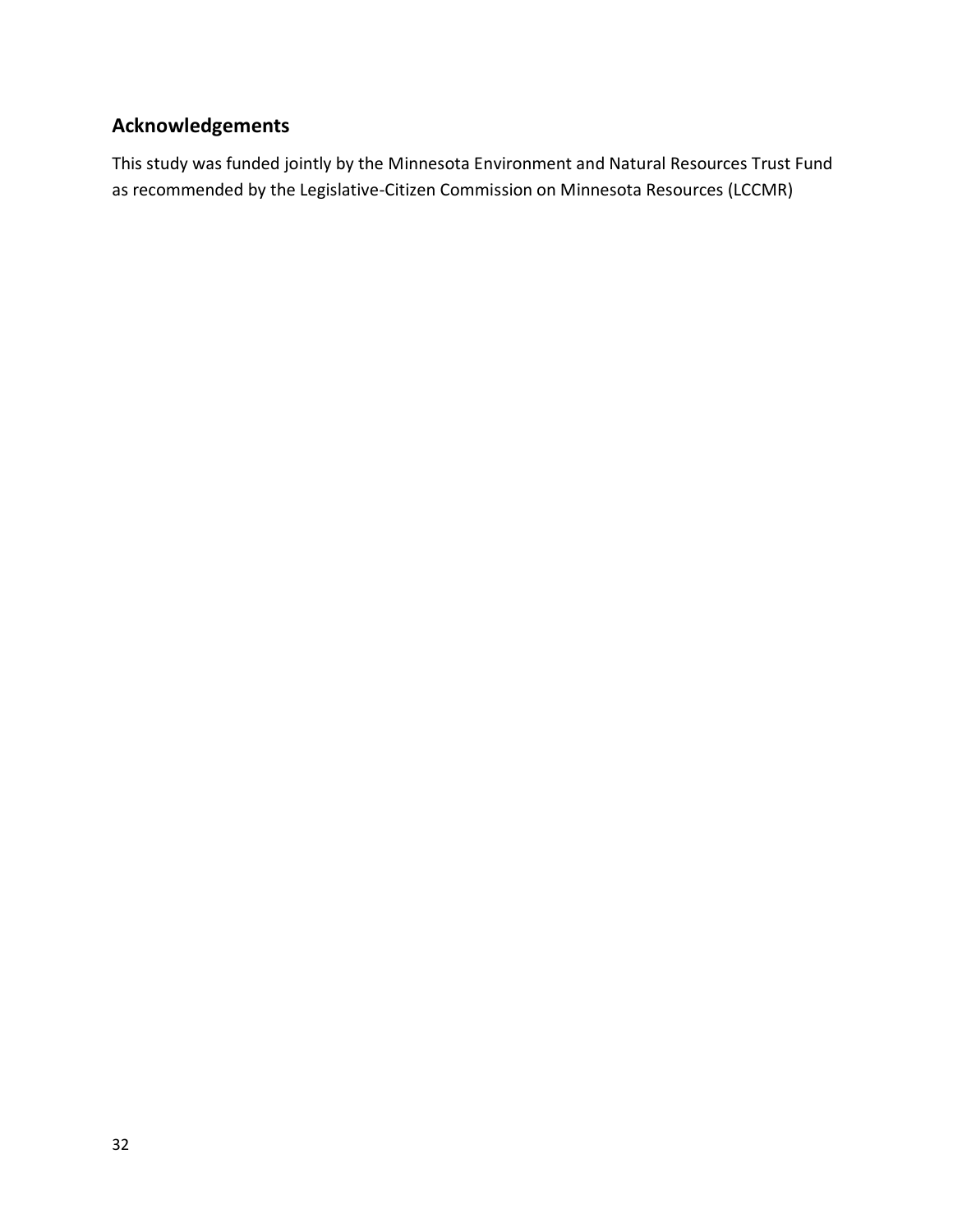### <span id="page-32-0"></span>**Appendix**

pH was measured in bottles and columns during sampling, but was not always measured immediately after sampling, so degassing of H2S or CO2 may have influenced measured pH. Results should be interpreted with caution.



Figure S.1 pH measurements for preliminary experiments.



Figure S.2 pH measurements for secondary experiments.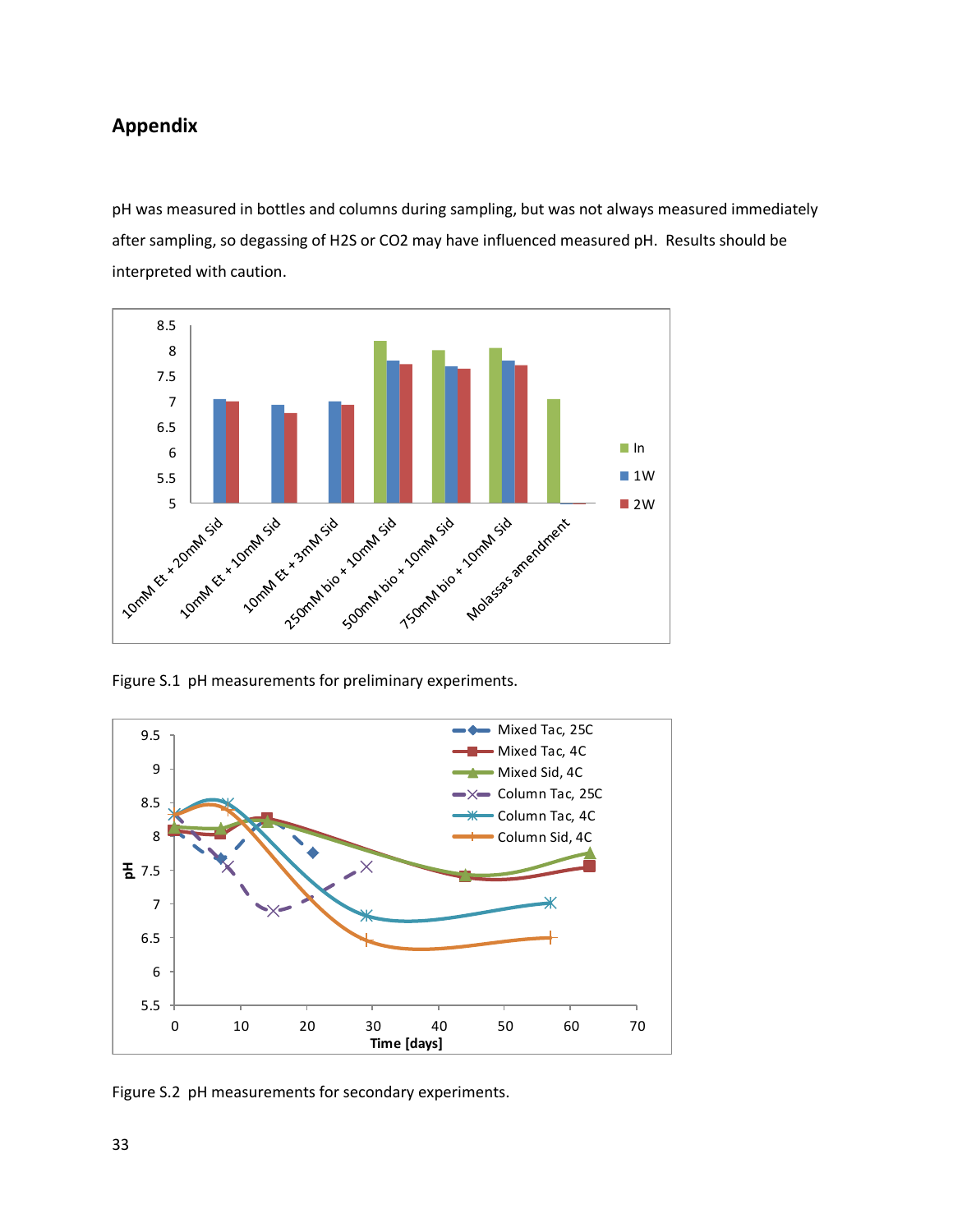Cost estimates for siderite, taconite, and ethanol. Results should be considered rough estimates based on unpublished and unquoted rates of shipping and material costs.

Table S.1 Estimate for mass of sulfate in lake water and consequent mass of iron required to remove sulfide if 100% is reduced.

| Area                 |                    | 141 acres      |
|----------------------|--------------------|----------------|
|                      | 570606.7524 m2     |                |
| Depth                | $10$ ft            |                |
|                      | 3.048780488 m      |                |
|                      |                    |                |
| Volume               | 1,739,655          | $\mathsf{Im}3$ |
|                      | 1,739,654,733 L    |                |
|                      |                    |                |
| SO4 conc in water    | 10.41666667 mmol/L |                |
| Max HS mass in water | 18, 121, 403, 468  | mmol           |
|                      | 18,121,403 mol     |                |
|                      |                    |                |
| Stoich. Fe required  | 18,121,403         | mol            |

Table S.2 Estimate of mass of material required and approximate costs for material and shipping for various assumptions about stoichiometric requirements for taconite.

|                          | Siderite        |                 | Taconite        |                |                     |
|--------------------------|-----------------|-----------------|-----------------|----------------|---------------------|
| Stoichiometric excess    | 2               | 10              | 5               |                | 2 <sub>ltimes</sub> |
| Estimated Fe required    | 36,242,807      | 181,214,035     | 90,607,017      | 36,242,807     | mol                 |
| mol wt of Fe             | 55.845          | 55.845          | 55.845          | $55.845$ g/mol |                     |
|                          |                 |                 |                 |                |                     |
| % Fe purity              | 0.38            | 0.15            | 0.15            |                | $0.15$ fraction     |
| Estimated mass of Fe     | 5,326,261,982   | 67,465,985,111  | 33,732,992,556  | 13,493,197,022 | g                   |
|                          | 5,326,262       | 67,465,985      | 33,732,993      | 13,493,197     | kg                  |
|                          | 5,859           | 74,213          | 37,106          | 14,843         | ton                 |
|                          |                 |                 |                 |                |                     |
| <b>Material Costs</b>    | 340             | 10              | 10              | 10             |                     |
| <b>Shipping Costs</b>    | 400             | 40              | 40              | 40             |                     |
| Cost per ton             | <b>740</b>      | 50              | 50              |                | 50 \$/ton           |
|                          |                 |                 |                 |                |                     |
| Total cost               | \$<br>4,335,577 | \$<br>3,710,629 | \$<br>1,855,315 | \$<br>742,126  |                     |
|                          |                 |                 |                 |                |                     |
| Cost per million gallons | \$<br>2,492,206 | \$<br>2,132,969 | Ŝ.<br>1,066,484 | \$<br>426,594  |                     |